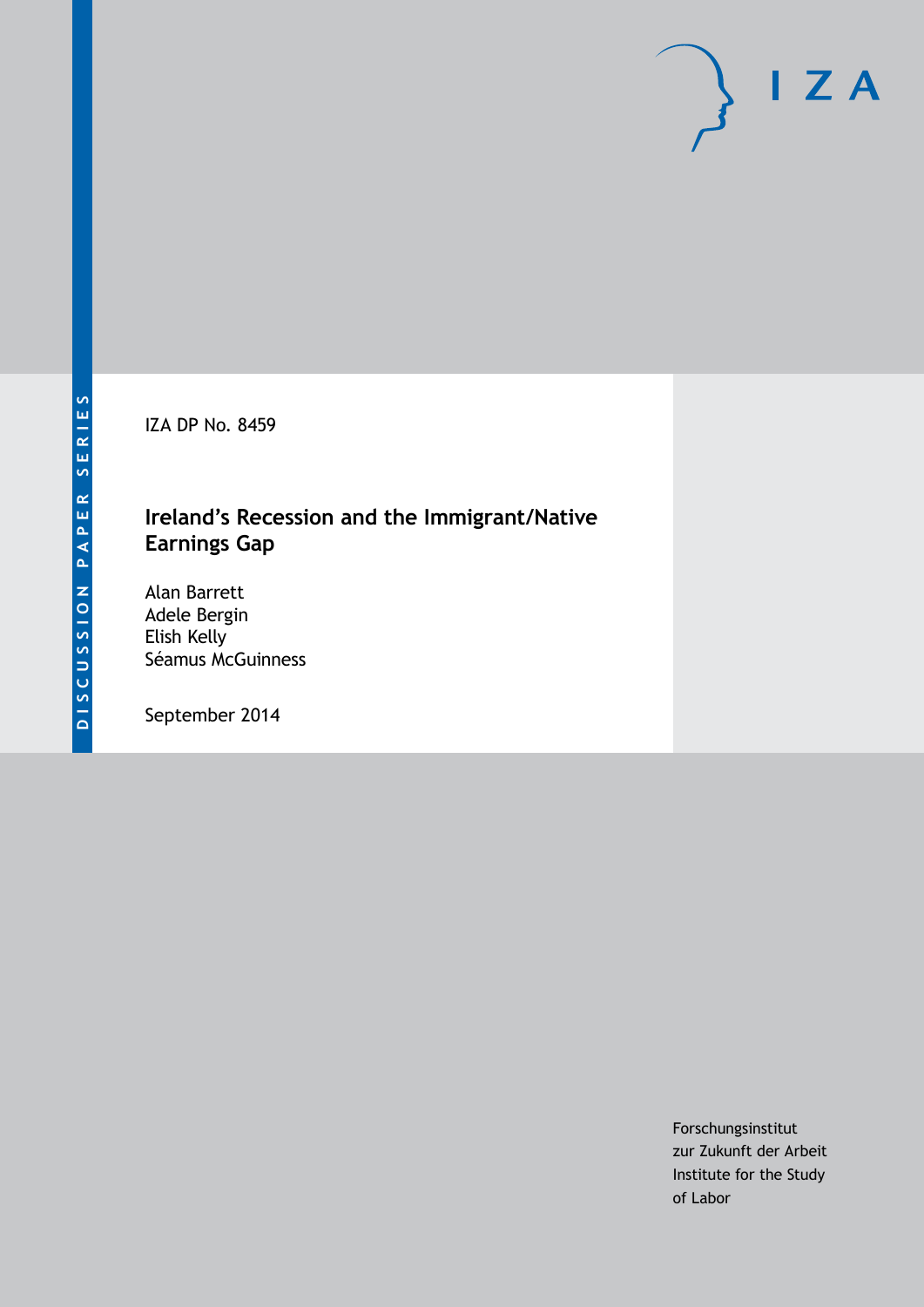# **Ireland's Recession and the Immigrant/Native Earnings Gap**

### **Alan Barrett**

*Economic and Social Research Institute and IZA*

### **Adele Bergin**

*Economic and Social Research Institute*

### **Elish Kelly**

*Economic and Social Research Institute*

### **Séamus McGuinness**

*Economic and Social Research Institute and IZA*

### Discussion Paper No. 8459 September 2014

IZA

P.O. Box 7240 53072 Bonn Germany

Phone: +49-228-3894-0 Fax: +49-228-3894-180 E-mail: [iza@iza.org](mailto:iza@iza.org)

Any opinions expressed here are those of the author(s) and not those of IZA. Research published in this series may include views on policy, but the institute itself takes no institutional policy positions. The IZA research network is committed to the IZA Guiding Principles of Research Integrity.

The Institute for the Study of Labor (IZA) in Bonn is a local and virtual international research center and a place of communication between science, politics and business. IZA is an independent nonprofit organization supported by Deutsche Post Foundation. The center is associated with the University of Bonn and offers a stimulating research environment through its international network, workshops and conferences, data service, project support, research visits and doctoral program. IZA engages in (i) original and internationally competitive research in all fields of labor economics, (ii) development of policy concepts, and (iii) dissemination of research results and concepts to the interested public.

<span id="page-1-0"></span>IZA Discussion Papers often represent preliminary work and are circulated to encourage discussion. Citation of such a paper should account for its provisional character. A revised version may be available directly from the author.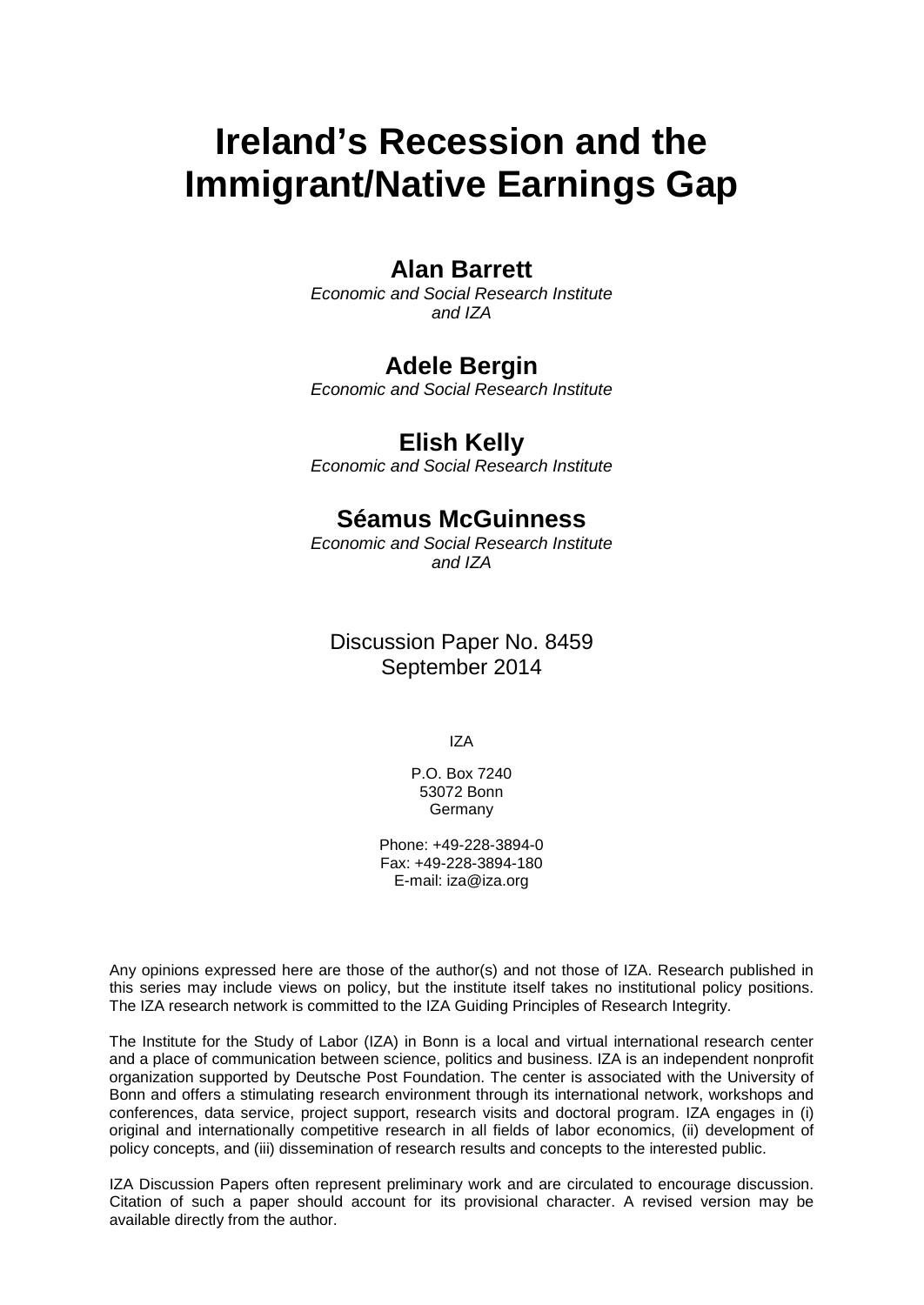IZA Discussion Paper No. 8459 September 2014

# **ABSTRACT**

## **Ireland's Recession and the Immigrant/Native Earnings Gap[1](#page-1-0)**

The economic collapse was more severe in Ireland relative to elsewhere. Many questions have arisen concerning the impacts of the collapse, including the impacts on immigrants and their subsequent reactions. Previous research shows that immigrant employment contracted sharply over the recession, thereby suggesting reduced demand for immigrant labour. In this paper, we ask whether immigrants' earnings also fell, relative to natives. Although the raw data shows a widening of the immigrant/native pay gap, when we control for relevant characteristics the adjusted wage gap narrows. A decomposition analysis shows that most of the change in the raw wage gap is generated by the changing composition of the immigrants who were employed.

JEL Classification: J61

Keywords: Ireland, recession, immigrant earnings

Corresponding author:

Alan Barrett Economic and Social Research Institute Whitaker Square Sir John Rogerson's Quay Dublin 2 Ireland E-mail: [alan.barrett@esri.ie](mailto:alan.barrett@esri.ie)

 $1$  The authors thank the anonymous referee as well as the editors of this volume for providing a number of suggestions that helped to improve the chapter significantly. We also thank participants at a workshop in the Central European University, Budapest, in October 2012. We remain responsible for any mistakes still present.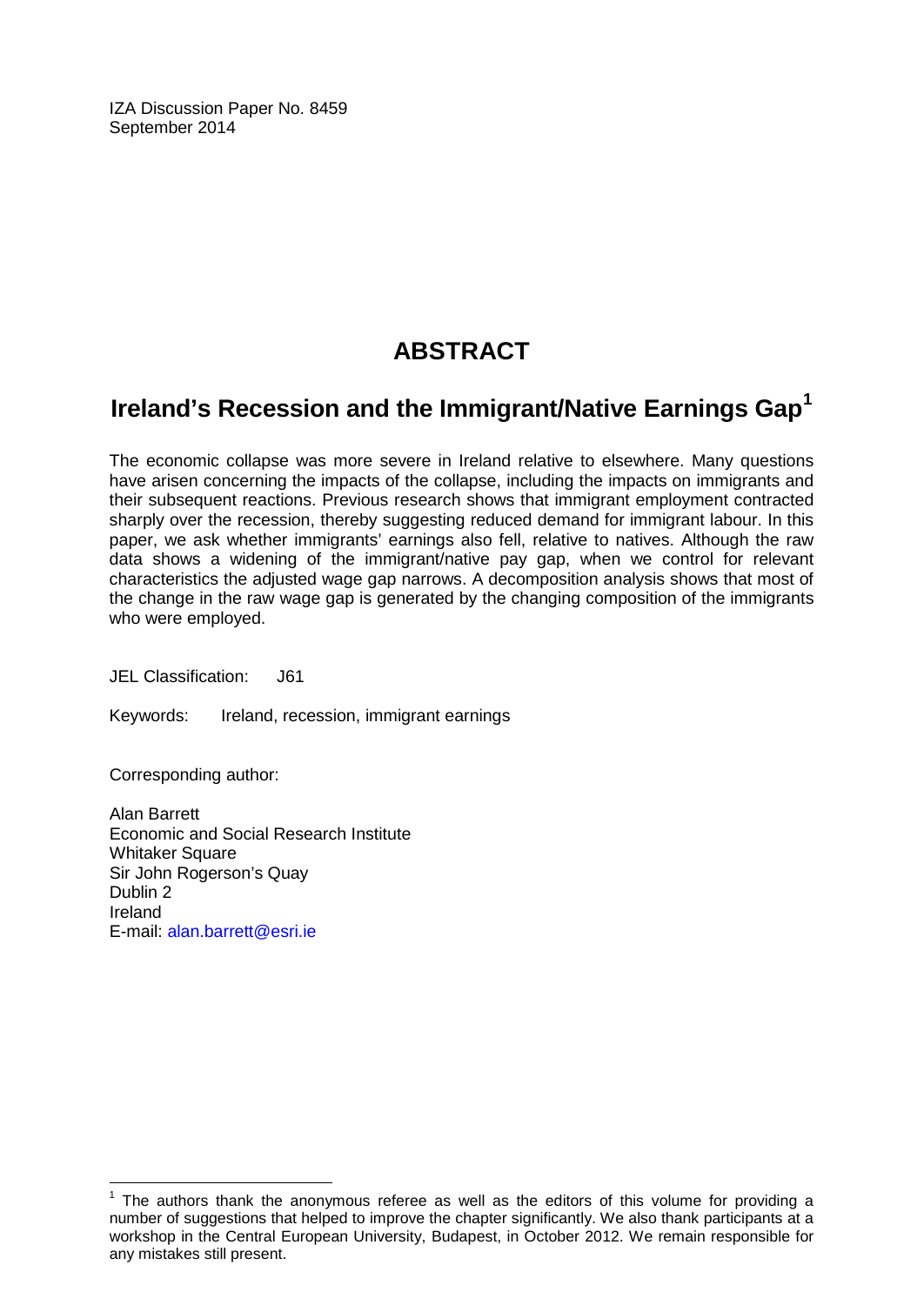#### **1. Introduction**

Since the mid-1990s, the Irish economy has experienced large periods of growth and contraction by international and historic standards. In Figure 1, we show rates of growth in real GDP and real GNP for the period 1996 to 2011, clearly highlighting the contrasting performance of the Irish economy over the period. In the mid- to late-1990s, the Irish economy grew at annual rates in the region of 10 per cent, before growth moderated in the early years of the 2000s, with annual rates of growth around 5 per cent meaning that Ireland's economic performance still looked remarkably healthy. However, when the global crisis of 2007/8 emerged, the Irish economy proved extremely vulnerable.



Figure 1. Rates of growth in Ireland's real GDP and real GNP, 1996 to 2011

Source: Central Statistics Office

The international financial collapse had a severe effect on Ireland, partly owing to the existence of a property price bubble and excessive bank lending into the property sector. As shown in Figure 1, Ireland's real GDP fell each year between 2008 and 2010, by 2 per cent, 5 per cent and 1 per cent, respectively. Indeed, the decline was even more pronounced when considered in terms of GNP, with the economy contracting by 8 per cent in 2009 alone based on this measure. The economic collapse led to a severe contraction in tax revenues, partly due to an over-reliance on property-related taxes (Addison-Smyth and McQuinn, 2010). When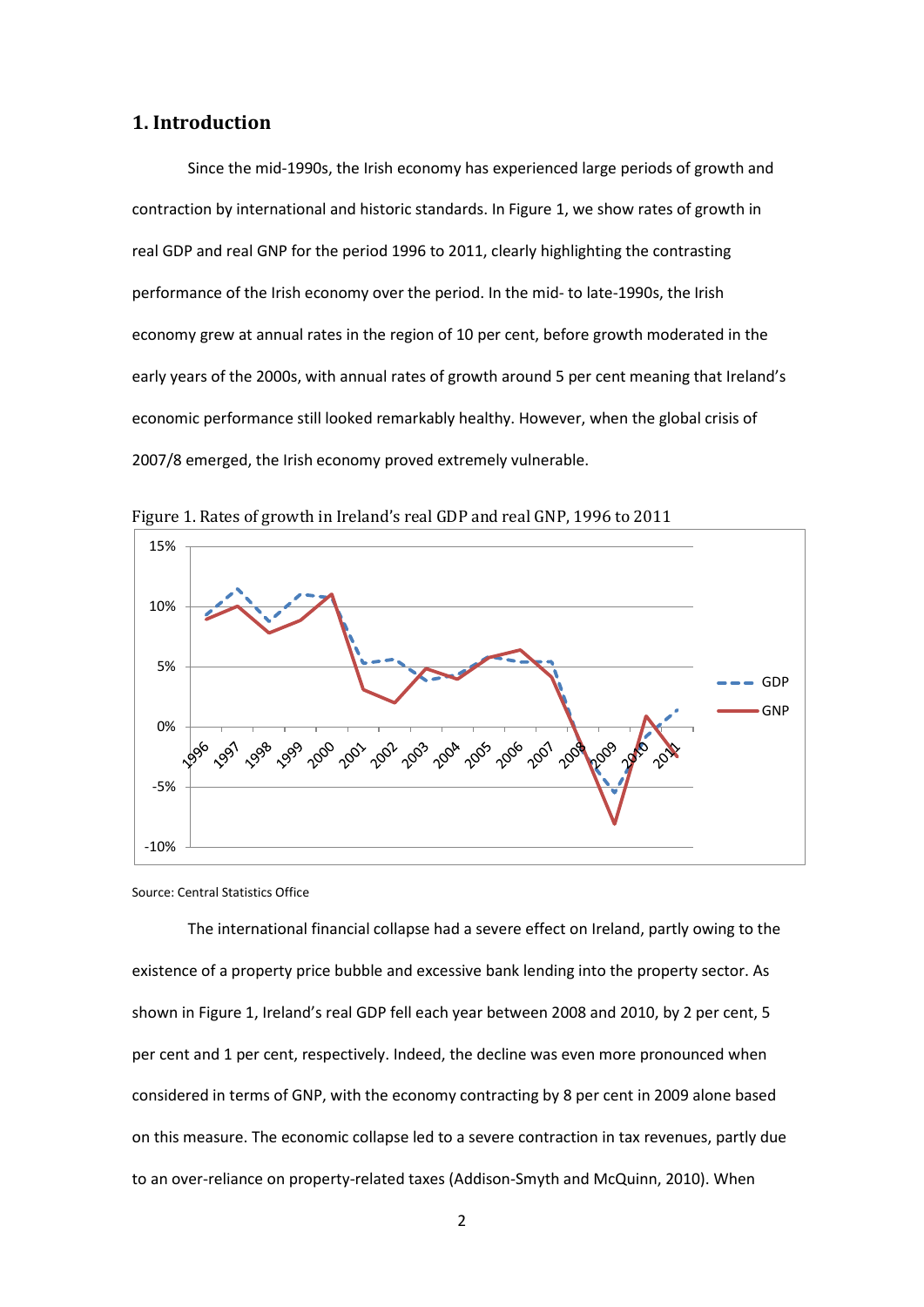combined with the banking-related liabilities that the state accrued because of the banking guarantee, a public finance crisis emerged and led to the EU/IMF bailout in 2010.

The dramatic movements in Ireland's economy have been mirrored in the migratory movements into and out of Ireland. In Figure 2, we present rates of net inflows (in thousands) over the period 1987 to 2012. Although the height of the economic boom occurred in the late-1990s, the surge in inward migration is observed in the period after 2004. The main reason for this was the EU enlargement in 2004, along with the fact that Ireland was among only three countries that allowed citizens of the New Member States (NMS) full access to its labor market from May 1, 2004. In 2007, net inward migration peaked at over 100,000, representing 2.4 per cent of Ireland's population, measured at 4.2 million in 2006.

Figure 2 also shows that the economic crisis has led to a reversal of net migration. In the year ending April 2012, the net outflow was over 34,000, which in absolute numbers means that the rate of net outflow is now approaching that of the late-1980s, when Ireland last experienced large net population outflows.



Figure 2. Net inflows into Ireland (in thousands), 1987 to 2012

Source: Central Statistics Office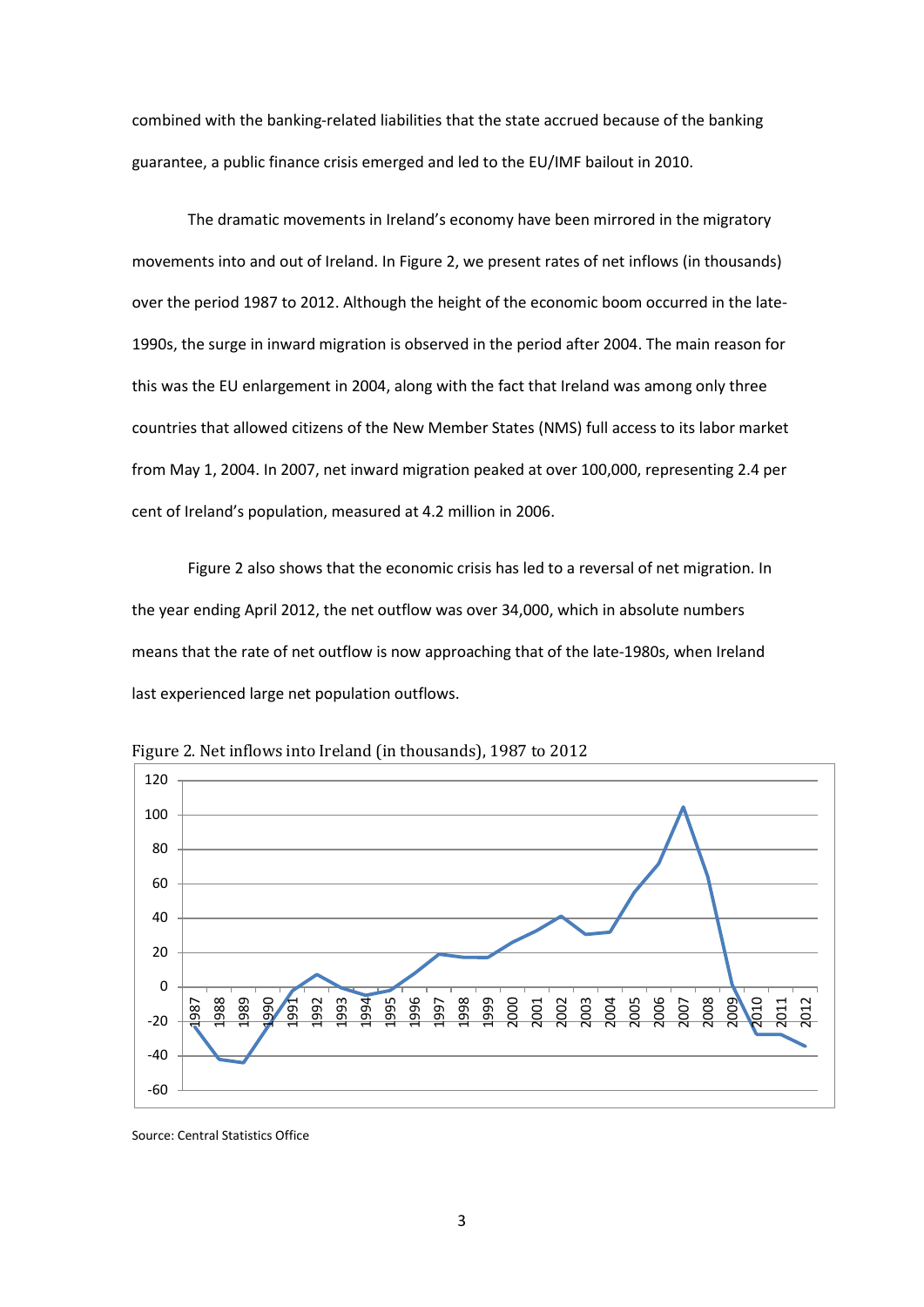In this chapter, we will take a closer look at migration to and from Ireland over the recent past. In Section 2, we will discuss the research findings that arose from the work conducted during the boom. Given that some of this work has been discussed in detail elsewhere, for example in Barrett (2010), we will focus on the broad findings here. In Section 3, we will present some findings on the employment outcomes of immigrants in Ireland over the crisis, highlighting that immigrants suffered high rates of job losses over the crisis relative to natives. While we know from previous work that the employment of immigrants fell over the crisis, we do not know what happened to their earnings relative to natives. Accordingly, Section 4 contains an analysis of the evolution of the immigrant-native wage gap between 2006 and 2009, the year of the deepest contraction.

#### **2. Immigration into Ireland during the boom**

During the mid- to late-2000s, the migration-related research agenda pursed by economists in Ireland followed that which had been pursued by economists in traditional immigrant receiving countries. As a result, the key questions addressed were as follows: what was the immigrant/native wage gap; did immigrants assimilate in terms of labor market outcomes; and what were the impacts of immigrants on native wages, employment and the public finances?

The main papers on the immigrant/native wage gap were those of Barrett and McCarthy (2007) and Barrett *et al.* (2012), both of which revealed the familiar finding that immigrants generally earned less than natives, even when accounting for characteristics such as age and education. Based on data from the Irish component of the EU Survey on Income and Living Conditions (EU-SILC) 2004, Barrett and McCarthy (2007) found that immigrants earned 18 per cent less than comparable natives. However, this figure concealed large differences across immigrant groups. For instance, while there was no difference in the earnings of natives and immigrants from English-speaking countries, there was a 45 per cent difference between natives and immigrants from the New Member States of the EU.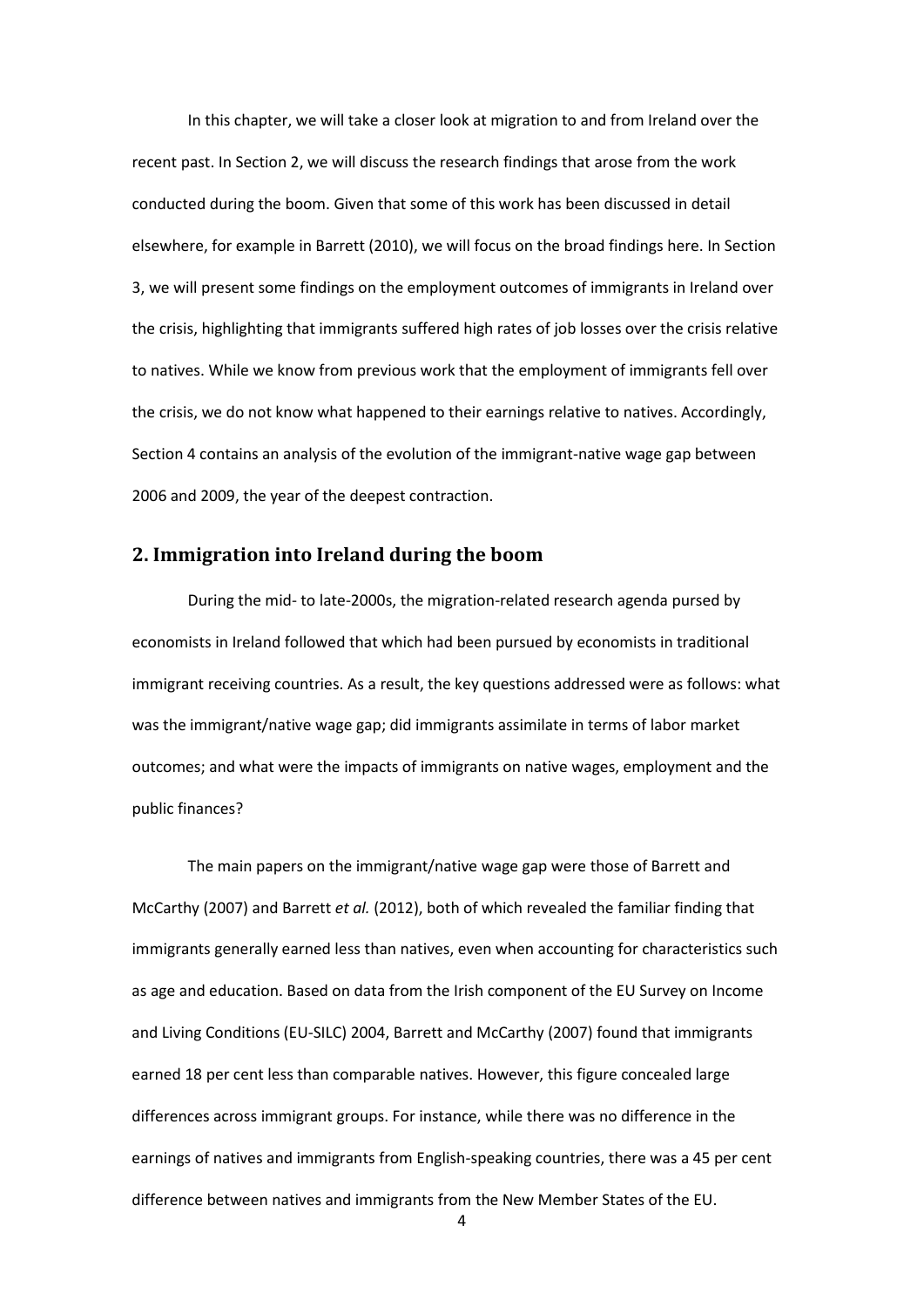Barrett *et al.* (2012) used a much larger dataset from 2006 (the National Employment Survey) to again consider the immigrant/native wage gap and expand the analysis. They also found a wage gap between natives and immigrants from the NMS, although their 18 per cent estimate was lower than that in Barrett and McCarthy. Furthermore, Barrett *et al.* (2012) also showed that the wage gap differed across the earnings distribution. Using quantile regressions, they found no difference in earnings at the lower end of the distribution yet large differences at the higher end. In respect of these findings, they suggested that the immigrant wage disadvantage was more likely to result from a failure to achieve comparable rates of return on human capital for higher skilled immigrants, as opposed to discrimination and exploitation at the lower end of the labor market.

Barrett and Duffy (2008) was the only paper to directly address the question of assimilation in the labor market. The authors used data from the quarterly national labor force survey and explored whether immigrants who had been longer in Ireland had better occupational outcomes, finding evidence of an "occupational gap" for immigrants: while immigrants in Ireland were relatively well-educated, the occupations in which they were employed did not fully reflect this. No evidence was found for a relationship between in the size of the occupational gap and time spent in Ireland. Accordingly, Barrett and Duffy (2008) concluded that they were unable to find evidence of labor market assimilation.

The most comprehensive study of the effects of immigration on the Irish economy was contained in Barrett *et al*. (2006). In this paper, the authors used a structural model of the Irish labor market and the macro-economy to simulate the impact of immigration on wages, employment and output, along with a range of other variables. Based on the assumptions underpinning the model, the study suggested that immigration had increased GDP and GDP per capita during the late-1990s and early-2000s. The mechanism within the model through which this occurred was noteworthy given that immigration was assumed to dampen wage pressures. This would have played an important role in the Irish economy in the early-2000s,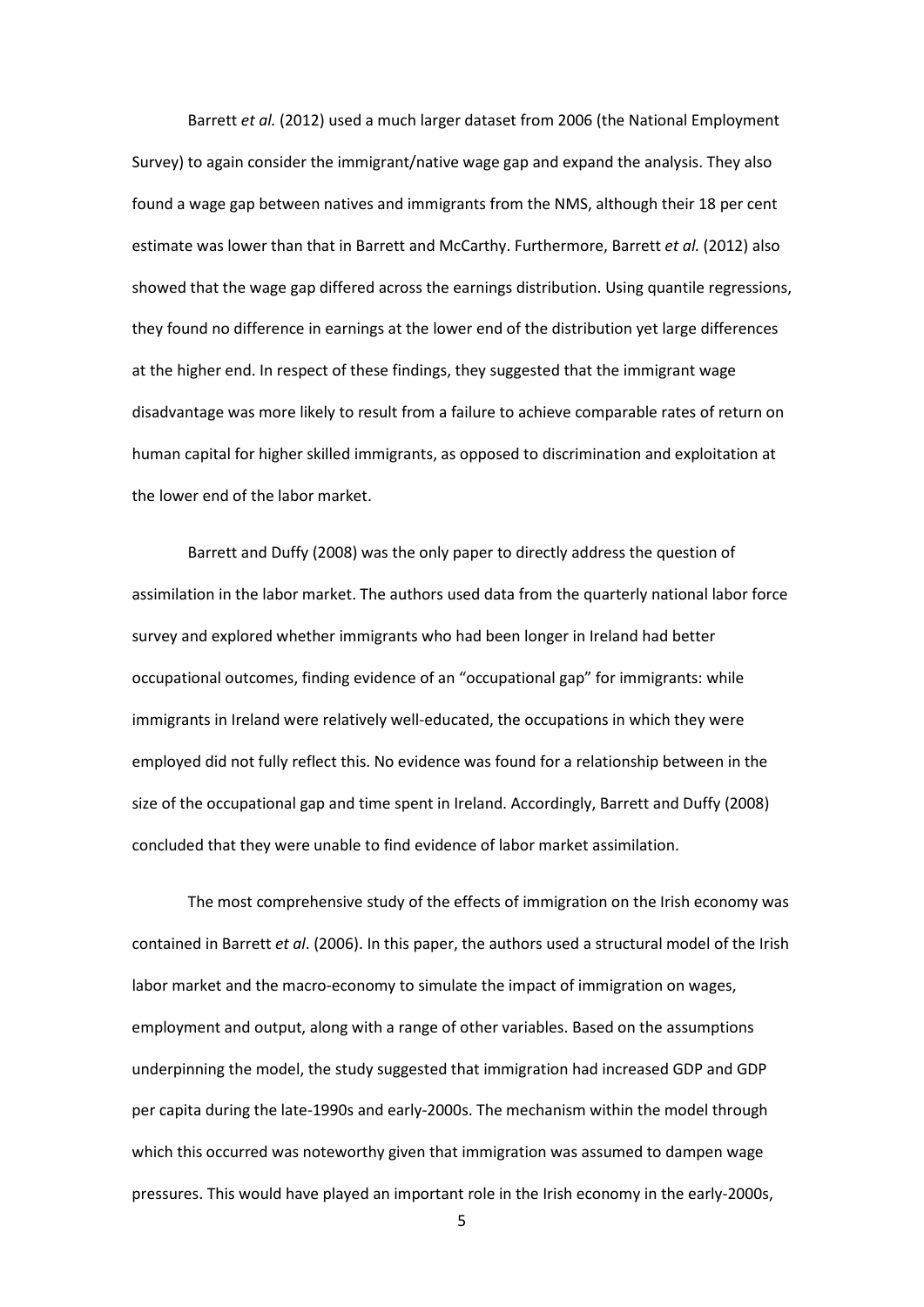because costs were rising and competitiveness was falling. Given the importance of external demand to a small open economy such as Ireland, competiveness is a key driver of growth. Without immigration on the scale experienced during the boom, it is argued that wages would have risen, thereby choking off labor demand and curtailing economic growth.

The analysis of Barrett *et al.* (2006) and others might have contributed to a generally favorable assessment of the impacts on immigration in Ireland, as further supported by the findings of Barrett and McCarthy (2007), Barrett and McCarthy (2008) and Barrett *et al*. (2013), where the research question related to welfare receipt on the part of immigrants. In many countries, a negative sentiment towards immigrants appears to have been voiced in recent times, partly through expressions of concern about the relatively intensive use of welfare payments and services on the part of immigrants. The results in the aforementioned studies showed that immigrants in Ireland were less likely to be in receipt of welfare payments. This observation was likely to have reflected the result of policy, at least to some degree. At the time of EU enlargement, the Irish government created a residency requirement for the receipt of welfare payments, which essentially meant that people would have to have been resident in Ireland for at least two years before eligibility for welfare applied.

In summary, the research conducted on immigration into Ireland during the boom produced a picture of immigration that was positive for Ireland. Even though immigrants might have dampened wage pressures, wages were still rising over this period and unemployment was low, with the economy appearing to absorb immigrants with minimal disruption. The only concerns related to the immigrants themselves, especially those for the NMS, given that their wages were well below those of comparable natives, partly reflecting a failure to access occupations that fully utilized their human capital. This would not be a concern if any initial disadvantages in the labor market reduced with time spent in Ireland, yet no such evidence of assimilation existed.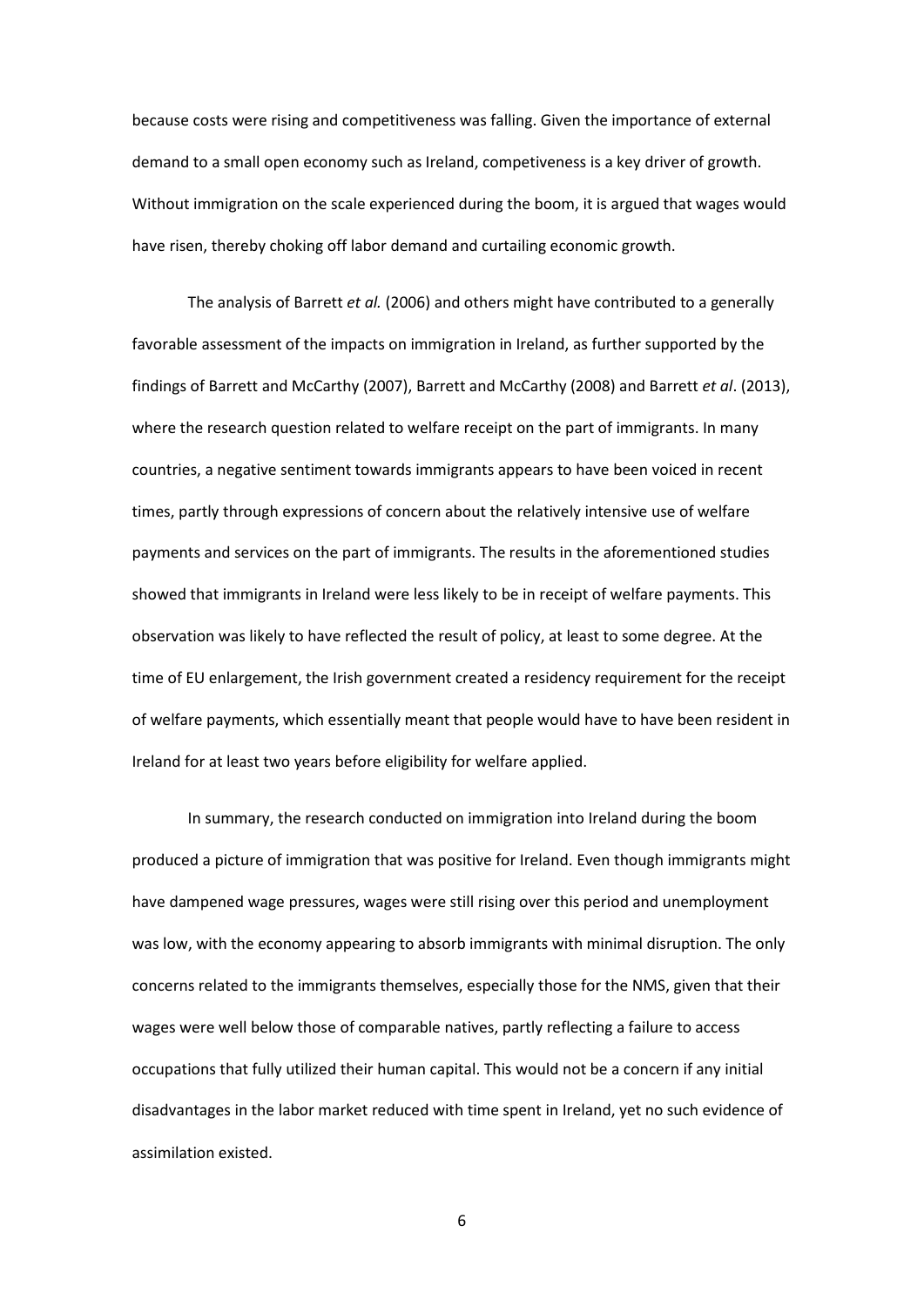#### **3. What happened to immigrant employment during the crisis?**

As the economic crisis began to take hold in Ireland in 2007/8, Ireland's immigrant population, especially those from the NMSs, was composed of many recently arrived immigrants. As shown in Figure 2 above, immigration had surged in the mid-2000s, and while some immigrants had arrived in the 1990s and before, there was now a huge group of new arrivals. We also know from the research on labor market outcomes that many of the immigrants from the NMS were in lower earning and less-skilled jobs. These features of the immigrant population in Ireland suggested that they might be vulnerable in an economic downturn, which indeed proved the case.

In Figure 3, we show annual rates of employment change in recent years for Irish nationals and immigrants from the NMS. First, considering the earlier part of the figure, phenomenal growth in immigrant employment up to Q3 2007 can be observed, with the annual rate of employment growth for this group almost 40 per cent at that time. By contrast, there was barely any growth in the employment of Irish natives, thereby demonstrating the importance of immigration to growth in Ireland at that time.

As shown in Figure 1 above, 2009 marked the most severe contraction in GDP, which is reflected in Figure 3 in terms of reduced employment. However, there was a large difference between the reduced employment rates of Irish natives and immigrants from the NMS: while native employment fell by 8 per cent in the year to Q3 2009, the corresponding figure was 18 per cent for the NMS, and 12 per cent for all immigrants. Hence, the rate of employment loss generally among immigrants exceeded that of natives, but the rate of loss was highest for the immigrants from the NMS. In 2010, the rate of employment loss eased yet remained high, likewise the differential between natives and immigrants from the NMS. For Irish natives, employment loss was 3 per cent to Q3 2012; the corresponding number for MNS immigrants was 11 per cent. For immigrants in general, the rate of employment loss to Q3 2012 was 8 per cent.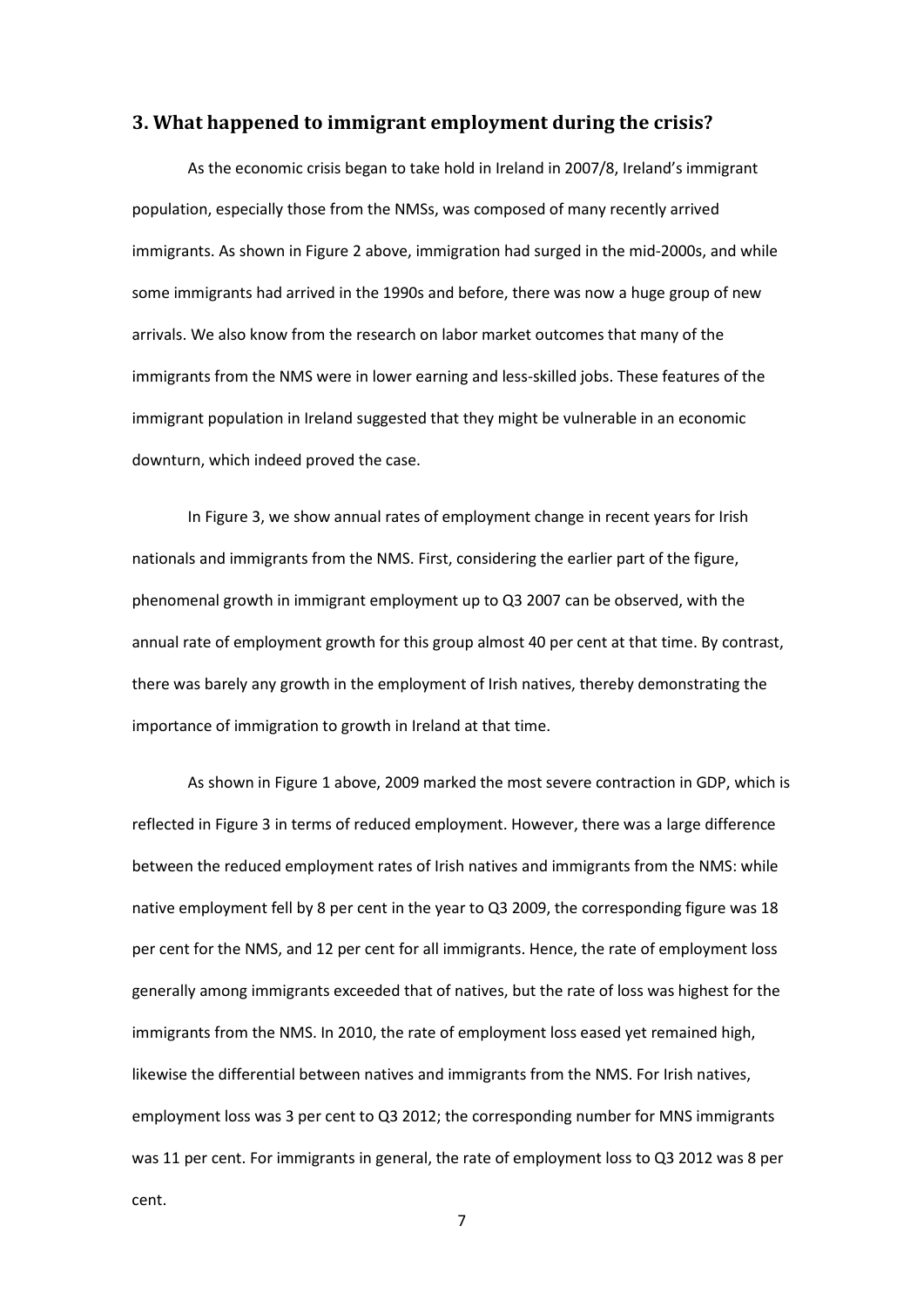The numbers from the NMS who were employed in Ireland peaked at 175,000 in Q1 2008, representing over 8 per cent of those employed. By Q1 2011, the number employed had fallen to 121,000, a decline of over 30 per cent. As a proportion of those employed, the Q1 2011 figure was 6.6 per cent.



Figure 3. Annual rates of employment change, Irish and EU NMS nationals, Q3 2007 to Q3 2012

Source: Central Statistics Office

Barrett and Kelly (2012) presented this huge fall in the employment of immigrants generally, and the NMS immigrants in particular. In their paper, they also used micro-data from 2008 and 2009 to explore whether the employment fall was truly the result of immigrants' status, as opposed other characteristics that could be correlated with being an immigrant, such as age and the sector of employment. Their results confirmed that immigrants were disproportionately impacted upon by the recession, with immigrants from the NMS being most severely affected.

The employment losses experienced by both immigrants and natives, as shown in Figure 3, are clearly related to the net outflows shown in Figure 2 above. In that figure, we provide inflow and outflow numbers that capture all such movements without differentiating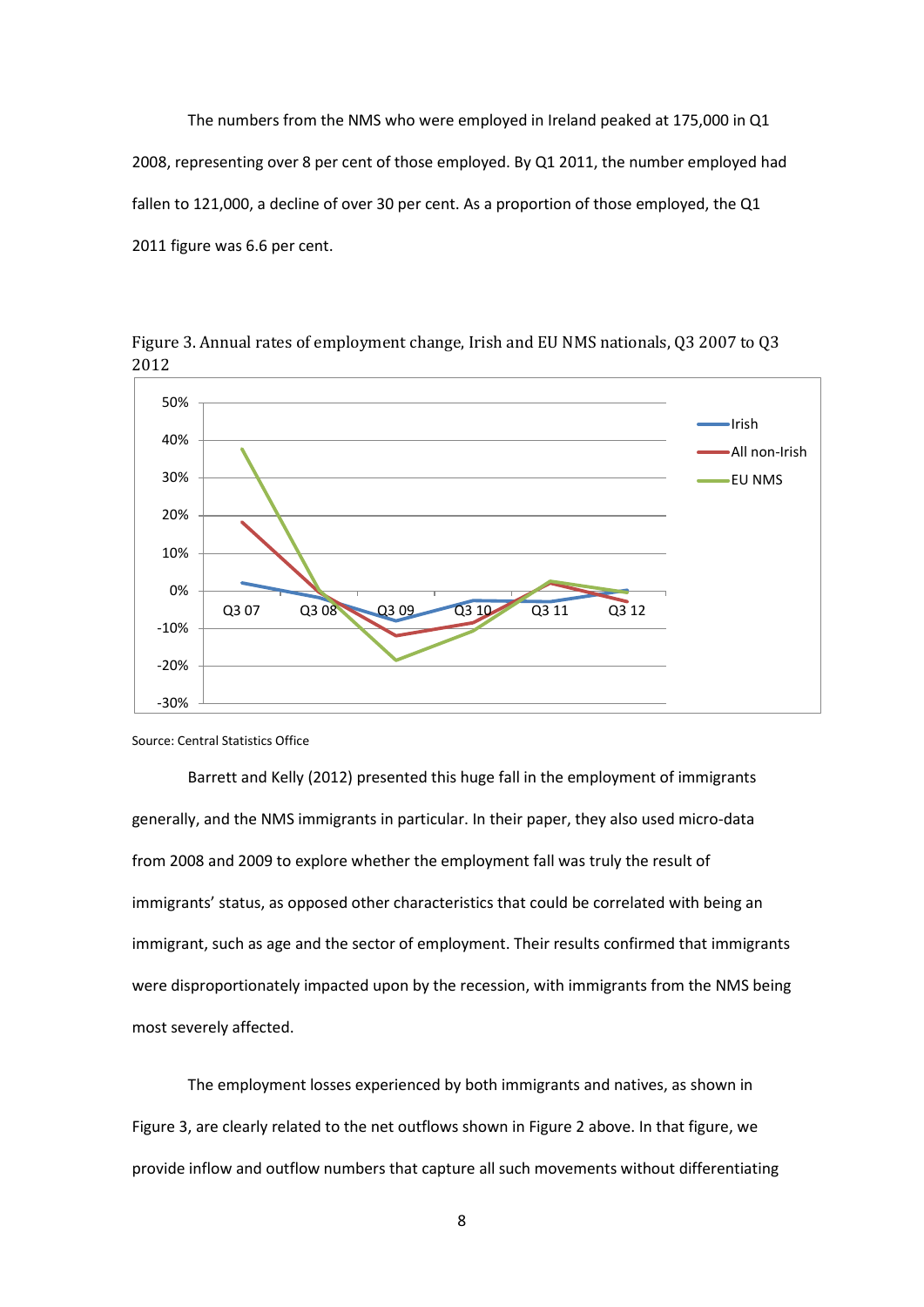by nationality. For the year ending April 2012, the total net outflow was 34,400. Of this total, just over 25,000 related to a net outflow of Irish nationals, with a further 4,400 being the net outflow of NMS nationals. This shows how a large proportion of the current outflow is composed of Irish nationals. However, relative to their respective populations, the outflow of NMS nationals has been large. Since 2008, when the number of nationals from the NMS living in Ireland peaked at 248,000, the number of NMS nationals has subsequently fallen to 229,000 (a decline of almost 8 per cent). Discussions of these flows from the perspectives of the NMSs can be found in "Chapter Poland" and "Chapter Slovakia".

To summarize, Ireland's economic crisis led to large employment losses for both nationals and non-nationals, with the job losses among the NMS nationals being particularly acute. Moreover, along with the general weakness in the labor market, these job losses have led to migratory outflows. While the net outflow of Irish nationals is now the larger component of the net outflow in absolute numbers, relative to their populations resident in Ireland, the outflows are most strongly impacting upon NMS immigrants.

#### **4. What happened to immigrant earnings during the crisis?**

In this section, we explore what happened to the immigrant\native wage disadvantage over the crisis. Barrett and Kelly (2012) have shown that employment losses over the recession were higher among immigrants than natives, even after controlling for relevant variables such as age and education. This might indicate that labor demand for immigrants relative to natives fell, and consequently there might have been more downwards pressure on immigrant wages relative to native wages owing to the recession. As a result, we might expect the immigrant\native wage gap to have increased over the course of the recession. In addition, we know that the wage gap in 2006 was higher for more skilled immigrants (Barrett *et al.*, 2012). Accordingly, if employment losses were concentrated among high-skilled immigrants, for whom the wage gap was higher, then this would tend to reduce the wage gap. We investigate the changes in the immigrant\native wage disadvantage over the recession using standard OLS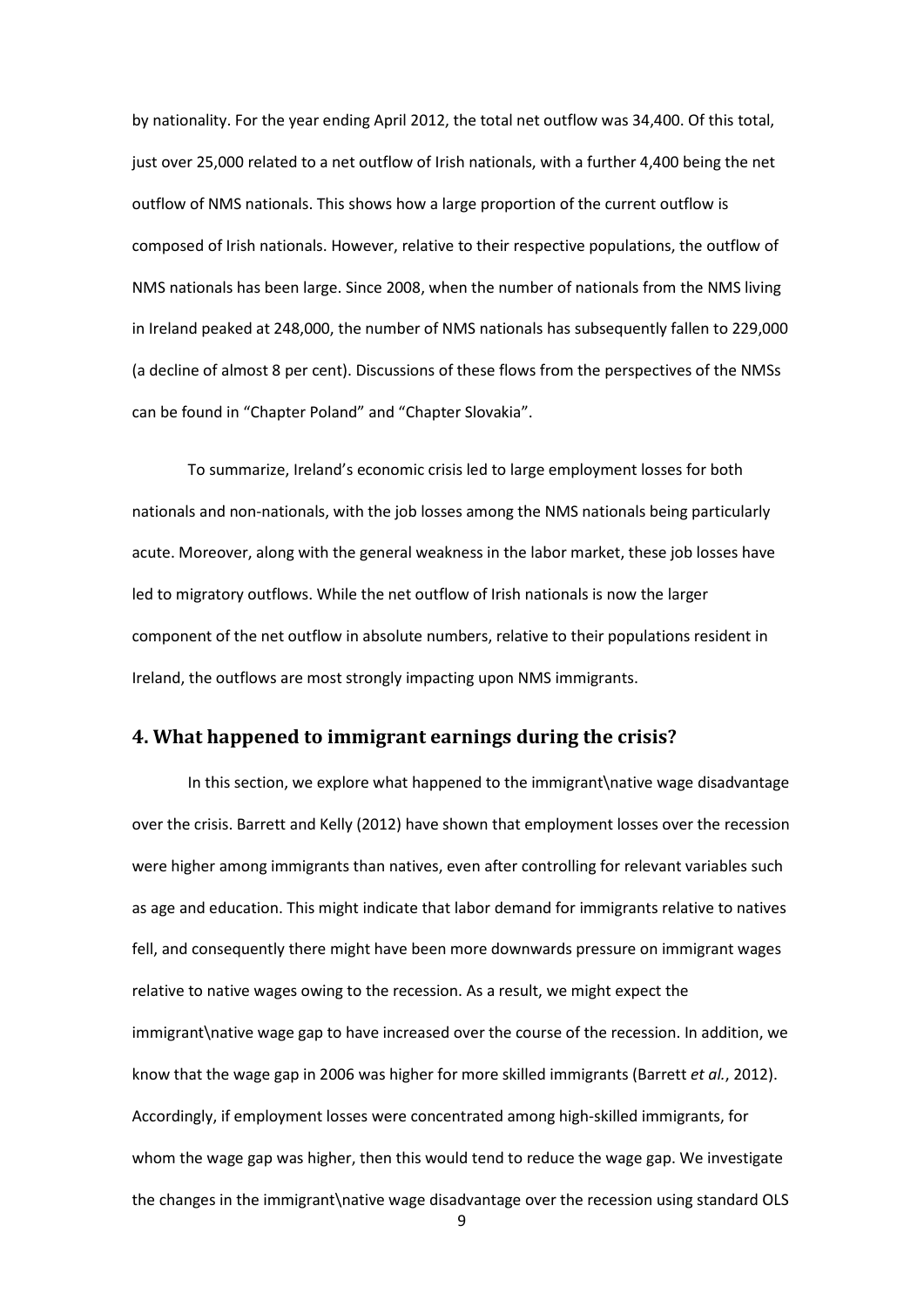wage models including variables for migrant status. Furthermore, we also examine the change in the raw wage gap by decomposing the change into observable components, i.e. changes in composition or the return(s) to particular attributes and unobservable components, in order to ascertain what is driving the change in the wage disadvantage over this period.<sup>2</sup>

#### **4.1 Data and methods**

The data used in this analysis are from the October 2006 and October 2009 waves of the National Employment Survey (NES), which is a cross-sectional employer-employee linked workplace survey covering both the public and private sectors, $3$  conducted by the Central Statistics Office (CSO).<sup>[4](#page-11-1)</sup> The employer sample is drawn from the CSO's Central Business Register, and those firms chosen are asked to select a systematic sample of employees from their payrolls: a total of 8,383 firms were surveyed in 2006, employing 68,427 individuals, while the corresponding firm and employee figures for the 2009 survey were 9,108 and 102,208 respectively. From these samples, 4,209 (4,753) firms and 51,252 (67,907) employees completed their respective questionnaires in 2006 (2009), which gives a response rate of just over 50 (52) per cent from firms and 75 (66) per cent from employees. In this analysis, we focus on employees aged 15 and over, which provides us a final sample of 50,130 employees in 2006 and 66,122 in 2009.<sup>[5](#page-11-2)</sup> We apply cross-sectional weights to ensure that our results are representative of the working age employee population.

<sup>&</sup>lt;sup>2</sup> Walsh (forthcoming) has shown that immigrants who were in sectors covered by legally-binding labour agreements did not suffer a wage differential relative to natives in those sectors. Unfortunately, data on such agreements is not available in a comparable form across the two waves of the National Employment Survey used here. Hence, we do not control for the presence of these agreements in the analysis but possible movements into and out of the relevant sectors could influence the results. According to the figures in Walsh, just under 20 per cent of private sector employees are covered by these agreements. Our analysis includes both public and private sector workers.

<span id="page-11-3"></span><span id="page-11-0"></span>Agriculture, forestry and fishing is the only sector that is excluded from the NES. As it is a work-place survey, the self-employed are excluded as well.<br>4 While the NES consists of enterprises with three or more employees, the results are calibrated to the Quarterly

<span id="page-11-1"></span>National Household Survey (QNHS) employment data for employees (excluding agriculture, forestry and fishing), which covers all employees.

<span id="page-11-2"></span><sup>&</sup>lt;sup>5</sup> Characteristic information on the sample used in the study, broken down by nationality, is available from the authors on request.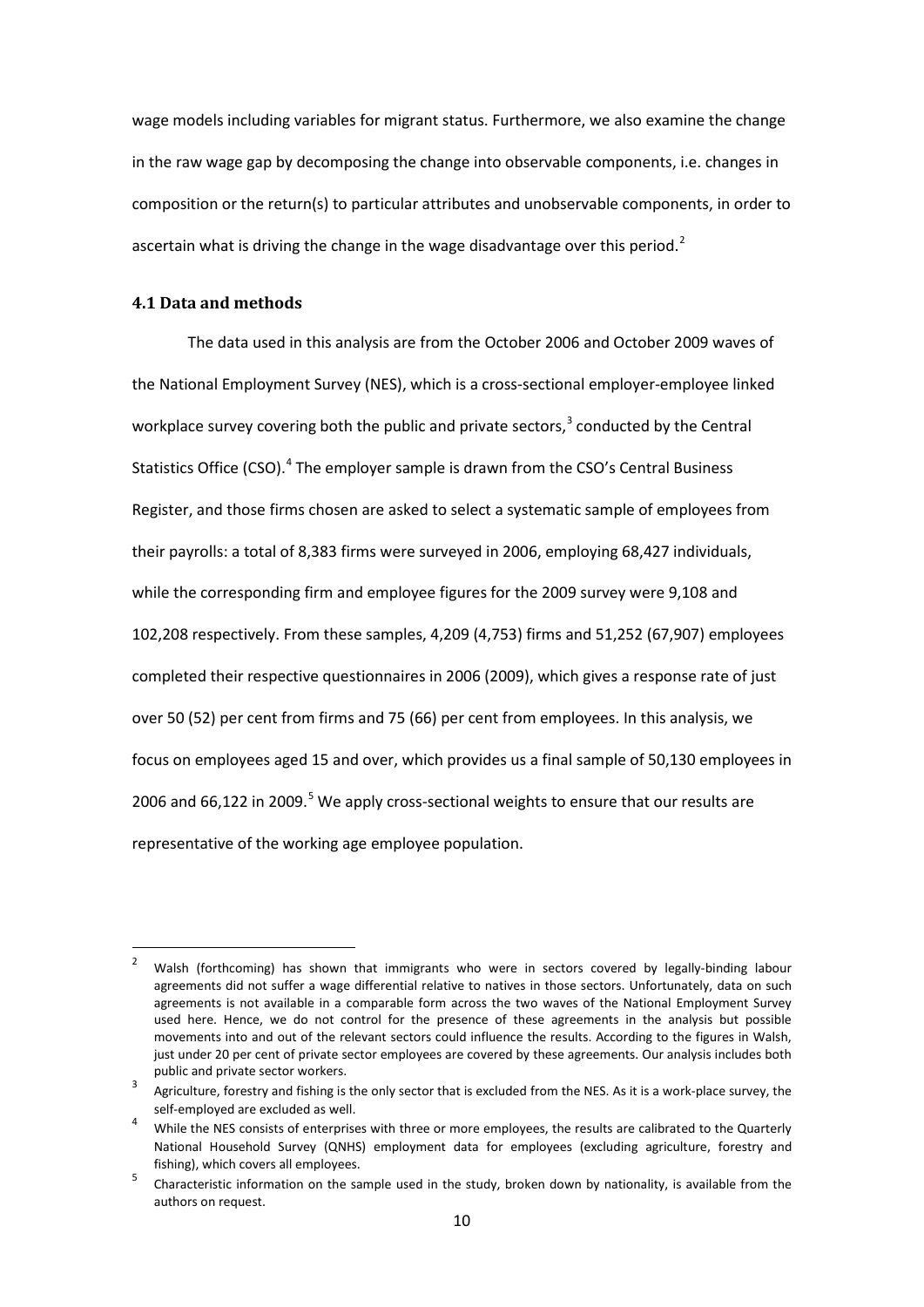The NES employer questionnaire captures data on employee earnings, hours worked, firm size, occupation, industry, pay agreements and company training. In the employee questionnaire, gender, age, nationality, educational attainment, employment history, professional body membership, trade union membership and other job-related characteristic (e.g. shift-work, supervisory role, flexi-time, etc.) data is gathered. The earnings information collected in the NES represents the gross monthly amount payable by the organization to its employees, in the reference month of October.<sup>[6](#page-11-3)</sup>

Table 1 reports average gross hourly earnings<sup>[7](#page-12-0)</sup> for Irish employees and immigrants in 2006 and 2009, along with the hourly earnings of various immigrant groups; specifically the United Kingdom (UK), EU-15 (excluding Ireland and UK), EU--10 and EU-2 (new member states), non-EU English speaking and non-EU non-English speaking. Prior to the current recession, natives earned €21.55 per hour in 2006, while immigrants earned less at €19.52. However, this immigrant average masks considerable variation amongst the different nationality groups. In particular, new member state employees recorded the lowest hourly earnings (€12.10 for EU-10 and €14.26 for EU-2), while non-EU non-English speaking (€23.15) and UK nationals (€22.99) had the highest. Contrary to possible expectations, natives' hourly earnings grew over the course of the recession, increasing by 7.5 per cent to €23.16 in 2009, while immigrants' wages fell by 8.4 per cent to €17.89. Again, this immigrant average conceals differences between the nationality groupings with UK ( $\epsilon$ 23.69), EU-15 ( $\epsilon$ 22.44), EU-10 (€12.78) and EU-2 (€15.70) employees' hourly earnings also growing over the period, while non-EU workers' earnings fell. While this table illustrates changes in hourly earnings for natives and various immigrant groups between 2006 and 2009, the econometric analysis focuses on explaining changes in hourly earnings between Irish and immigrant workers as a whole.

The gross monthly measure, which is earnings before the deduction of tax, social insurance contributions and superannuation, includes i) normal wages, salaries and overtime; ii) taxable allowances, regular bonuses and commissions; and iii) holiday or sick pay for the period in question, while it excludes i) employer's PRSI, ii) redundancy payments and iii) back pay.

<span id="page-12-1"></span><span id="page-12-0"></span><sup>7</sup> The NES data contains an hourly earnings variable, which has been derived from the gross monthly measure.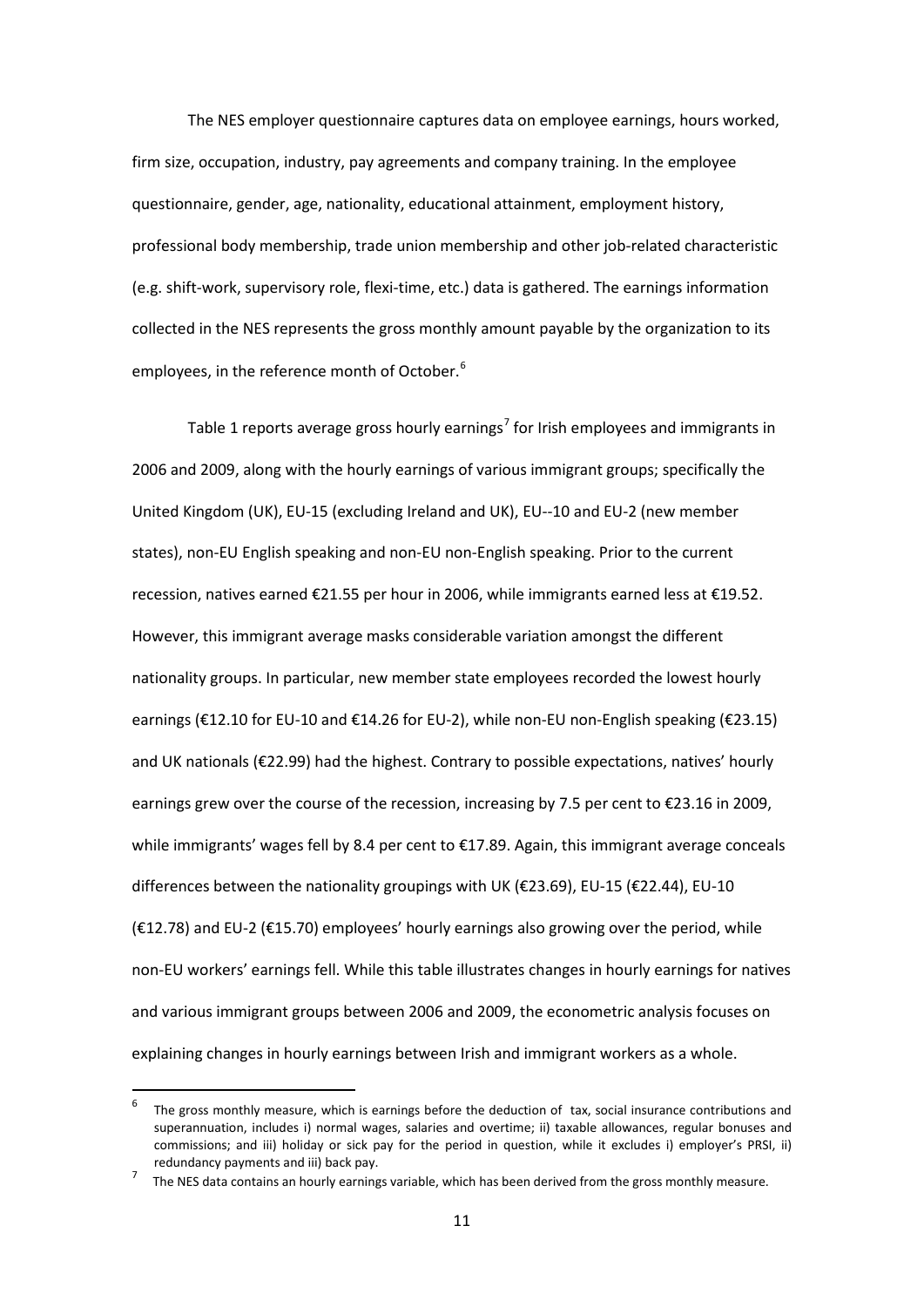| Table 1. Average earnings per hour $(\epsilon)$ for natives and immigrants |  |
|----------------------------------------------------------------------------|--|
|----------------------------------------------------------------------------|--|

|                              | 2006   | 2009   |
|------------------------------|--------|--------|
| Irish:                       |        |        |
| <b>Hourly Earnings</b>       | 21.55  | 23.16  |
| Sample                       | 43,947 | 57,875 |
| All Immigrants:              |        |        |
| <b>Hourly Earnings</b>       | 19.52  | 17.89  |
| Sample                       | 6,439  | 8,433  |
| UК                           |        |        |
| <b>Hourly Earnings</b>       | 22.99  | 23.69  |
| Sample                       | 1,312  | 1,823  |
| EU15 excl. UK & Ireland      |        |        |
| <b>Hourly Earnings</b>       | 19.41  | 22.44  |
| Sample                       | 629    | 1,097  |
| EU10 (2004 enlargement)      |        |        |
| <b>Hourly Earnings</b>       | 12.10  | 12.78  |
| Sample                       | 1,773  | 3,478  |
| EU2 (2007 enlargement)       |        |        |
| <b>Hourly Earnings</b>       | 14.26  | 15.70  |
| Sample                       | 81     | 173    |
| Non-EU, English Speaking     |        |        |
| <b>Hourly Earnings</b>       | 21.52  | 20.83  |
| Sample                       | 287    | 307    |
| Non-EU, Non-English speaking |        |        |
| <b>Hourly Earnings</b>       | 23.15  | 18.96  |
| Sample                       | 2,357  | 1,555  |

**Note:** 2009 wage data is expressed in 2006 prices.

Figure 4 details the quarterly output profile, clearly showing the collapse in economic activity during 2008 to 2010, marked by 2011 Q1 real GDP (GNP) being 10 (12) per cent below its level in 2007 Q4. The two vertical lines in Figure 4 highlight the period covered by the NES data used in this study, which Bergin et al. (2012) argue encapsulates the bulk of the downturn in economic activity and therefore should capture most of the adjustment that occurred with respect to earnings.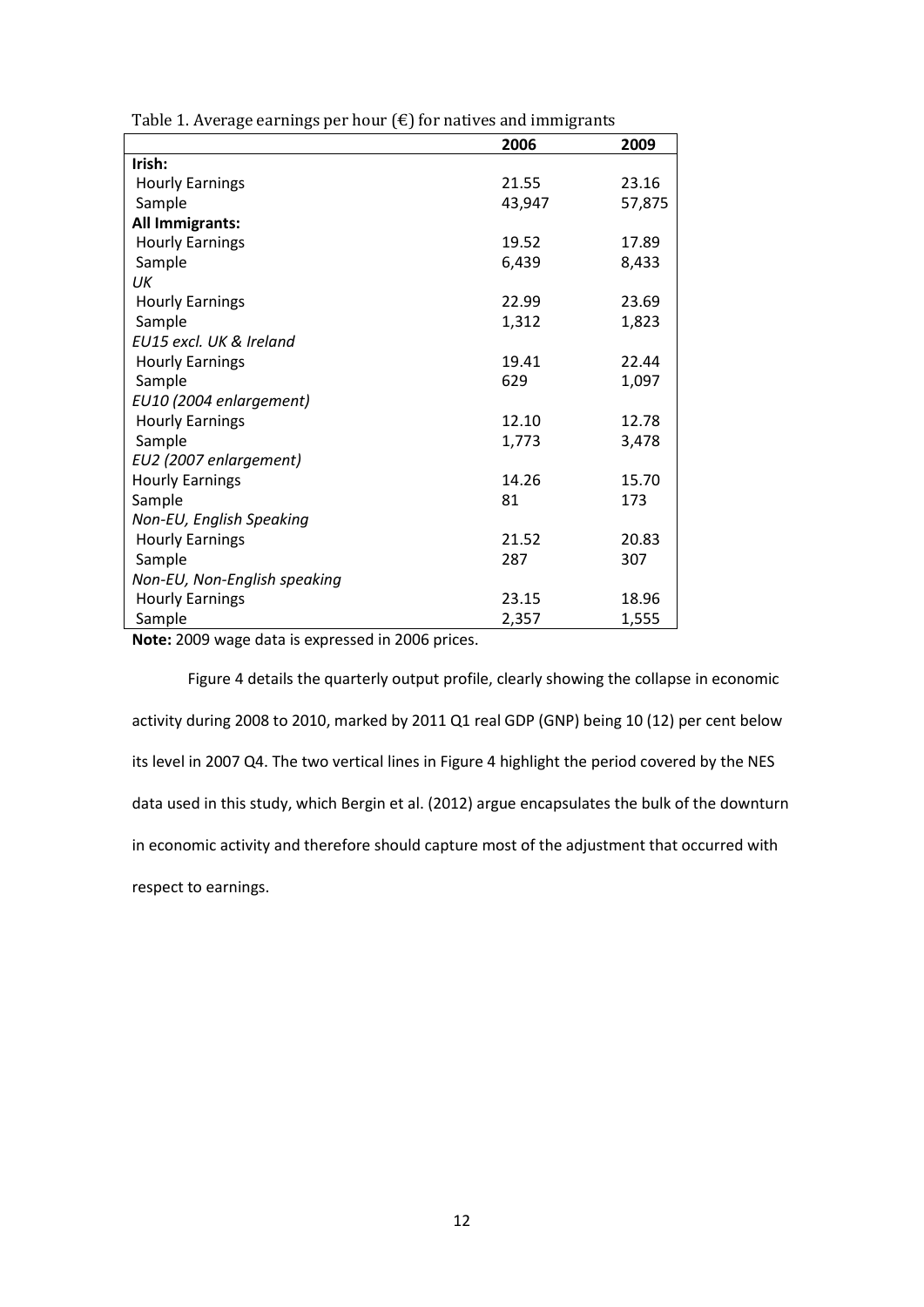Figure 4. Quarterly GDP and GNP



Note: Both series are seasonally adjusted and expressed in constant market prices. Source: Quarterly National Accounts, CSO.

In terms of the methodology used, we decompose the change in the immigrant\native wage gap between 2006 and 2009 using the Juhn-Murphy-Pierce methodology (JMP, 1993). This framework enables us to deconstruct changes in the wage gap over time into changes in the distribution of workers' observable characteristics (a quantity effect), variations in the returns to observed characteristics (a price effect) and changes in the distribution of residuals (an unobserved effect).

We can write the standard Mincerian wage equations for natives and immigrants as follows:

$$
\log w_N = X_N B_N + \varepsilon_N \tag{1}
$$

$$
\log w_M = X_M B_M + \varepsilon_M \tag{2}
$$

where  $w$  is gross hourly earnings,  $X$  denotes human capital, job and industry characteristics,  $B$ is a vector of coefficients,  $\varepsilon$  is the errror term,  $N$  is for natives and  $M$  denotes immigrants. If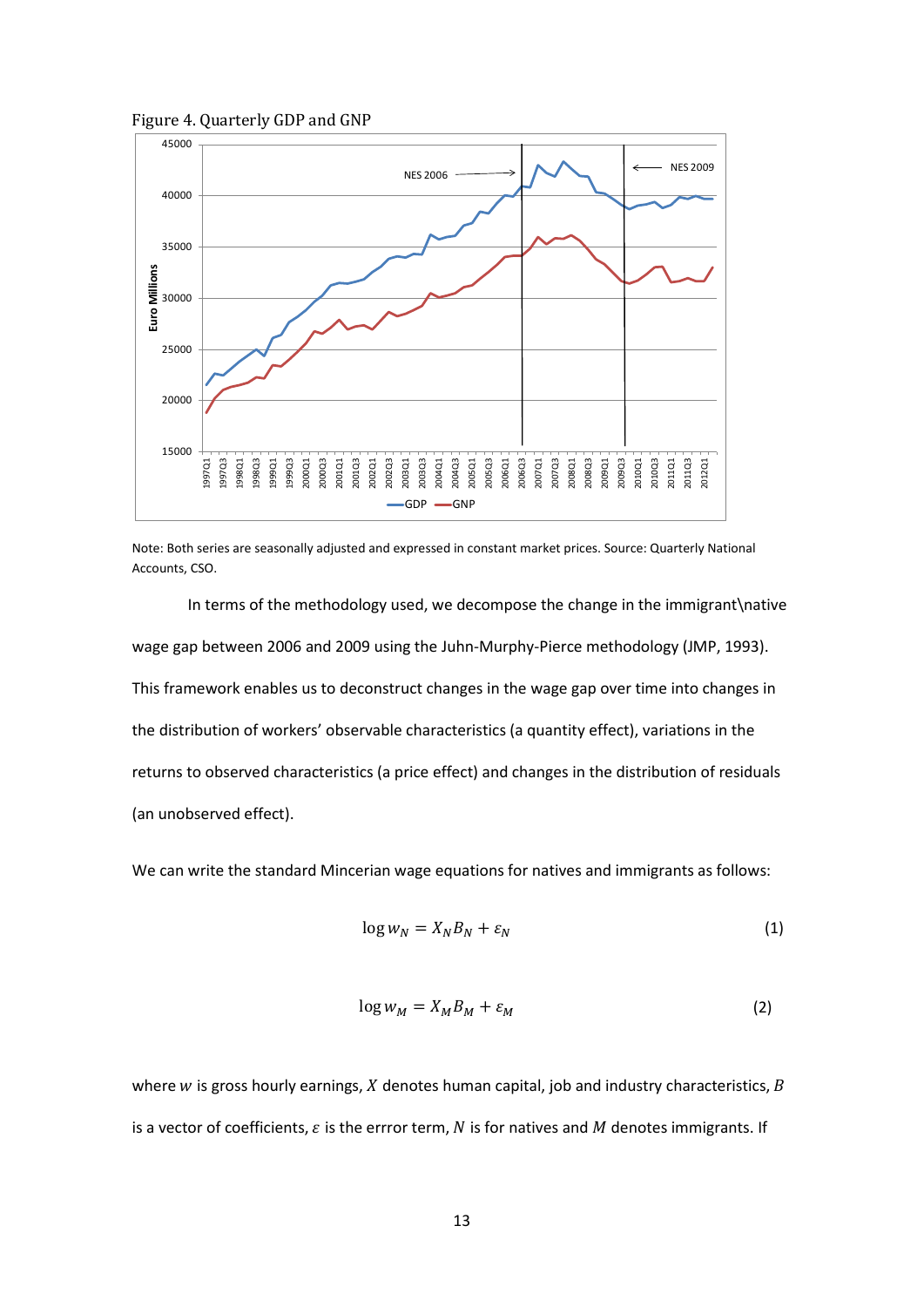we estimate these equations using OLS, we can write the average wage difference between natives and immigrants in, say 2006, as:

$$
\Delta \overline{w^{06}} = \overline{\log w_N^{06}} - \overline{\log w_M^{06}} = \beta_N^{06} \left( \overline{X_N^{06}} - \overline{X_M^{06}} \right) + (\beta_N^{06} - \beta_M^{06}) \overline{X_M^{06}}
$$
  

$$
= \Delta \overline{X^{06}} \beta_N^{06} - \overline{X_M^{06}} \Delta \beta^{06} = \Delta \overline{X^{06}} \beta_N^{06} - \overline{U_M^{06}}
$$
 (3)

where  $\Delta \overline{X^{06}} = (\overline{X_N^{06}} - \overline{X_M^{06}})$ ,  $\Delta \beta^{06} = (\beta_M^{06} - \beta_N^{06})$  and  $\overline{U_M^{06}} = \overline{X_M^{06}} \Delta \beta^{06}$ Subsequently, we can write the change in the native\immigrant wage gap between 2006 and 2009 as:

$$
\Delta \overline{W^{09}} - \Delta \overline{W^{06}} = (\Delta \overline{X^{09}} - \Delta \overline{X^{06}}) \beta_N^{06} + \Delta \overline{X^{09}} (\beta_N^{09} - \beta_N^{06}) - (\overline{U_M^{09}} - \overline{U_M^{06}})
$$
(4)

The first term in (4) measures the change in the immigrant \native wage gap between 2006 and 2009 that is due to changes in observable characteristics, the second term reflects the change in the gap that is due to changes in the returns to the observable characteristics and the third term captures the change in the residual component over time. JMP (1993) deconstruct the change in the residual component into the change due to unobserved characteristics and the change attributable to unobserved prices. To show this, we can write our wage equation for natives in 2006 as:

$$
\log w_N^{06} = X_N^{06} \beta_N^{06} + \sigma_N^{06} \theta_N^{06} \tag{5}
$$

where  $\theta_N^{06} = \frac{V_N^{06}}{\sigma_N^{06}}$  is a standardized residual with mean zero and variance one. In a similar fashion, we can write our wage equation for immigrants in 2006 as:

$$
\log w_M^{06} = X_M^{06} \beta_N^{06} + \sigma_N^{06} \theta_M^{06}
$$
\n(6)

\nwhere  $\theta_M^{06} = \frac{X_M^{06} (\beta_M^{06} - \beta_N^{06}) + V_M^{06}}{\sigma_N^{06}}$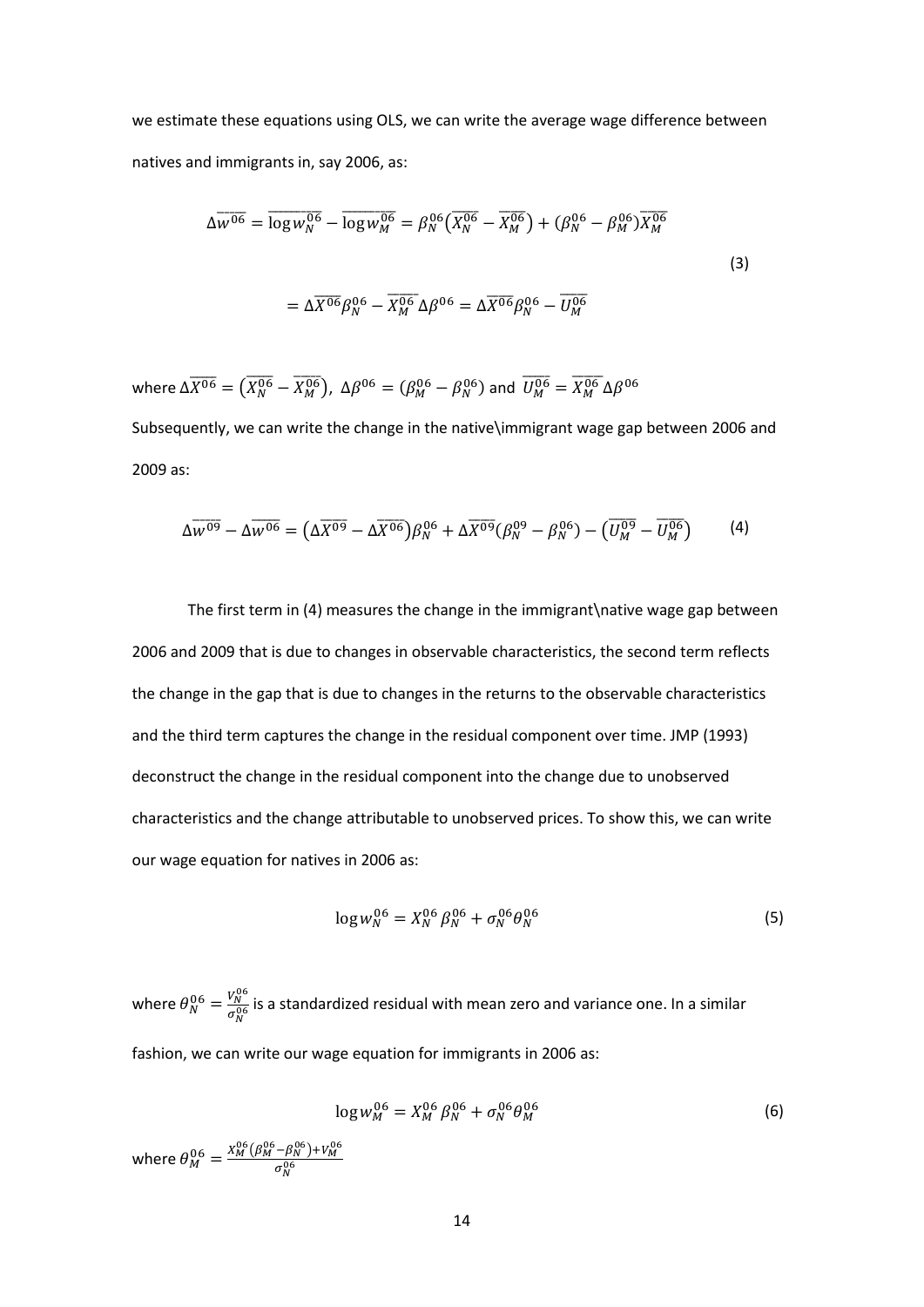Using (5) and (6), we can re-write the change in the immigrant\native wage gap between 2006 and 2009 as:

$$
\Delta \overline{w^{09}} - \Delta \overline{w^{06}} = (\Delta \overline{X^{09}} - \Delta \overline{X^{06}}) \beta_N^{06} + \Delta \overline{X^{09}} (\beta_N^{09} - \beta_N^{06}) + (\Delta \overline{\theta^{09}} - \Delta \overline{\theta^{06}}) \sigma_N^{06} \tag{7}
$$
  
+  $\Delta \overline{\theta^{09}} (\sigma_N^{09} - \sigma_N^{06})$ 

where the third term in (7) captures the change due to unobserved characteristics and the fourth term reflects the change attributable to unobserved prices.

The decomposition allows us to separate out the impact of individual characteristics on the change in the wage gap over the period. However, there is an identification problem associated with separating out the effects of individual variables within the decomposition arising from the use of dummy variables where the number of categorical dummies exceeds one (Oaxaca and Ransom, 1999). Essentially, the change in wages attributable to differences in these types of variables might not be invariant to the choice of reference group. In such circumstances, we follow Gardeazabal and Ugidos (2004) and estimate the decompositions imposing a normalizing restriction that the coefficients must sum to zero. The implementation of this restriction leaves the other coefficients unaffected.

#### **4.2 Results**

Table 1 indicates that the raw immigrant\native wage gap was around 10 per cent in 2006, with the gap increasing to 29 per cent in 2009. Here, we explore the drivers of the wage disadvantage of immigrants relative to natives over time. The decomposition outlined above indicates that changes in the wage gap over time depend on differences in the endowments of wage determining characteristics of natives and immigrants, variation in the average returns to these characteristics and a residual component. We begin by examining changes in characteristics of natives and immigrants over time, as well as differences in the returns to these characteristics. We subsequently use the JMP decomposition to more formally explore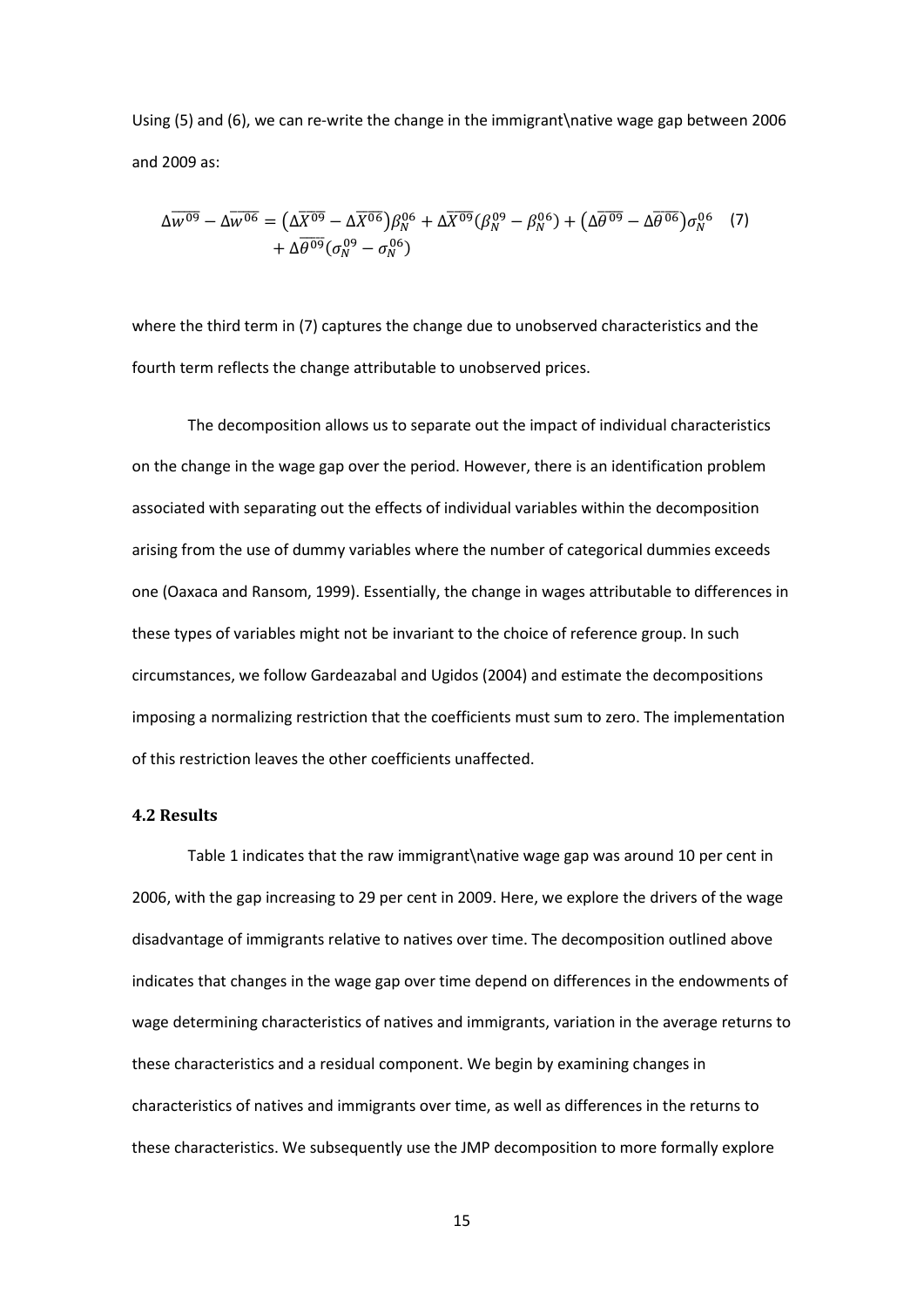the importance of changes in the composition and returns to specific attributes in explaining the raw immigrant\native wage gap.

#### *Differences in characteristics*

Table 2 provides some basic descriptive statistics for natives and immigrants for 2006 and 2009. Relative to natives, immigrants in 2006 are younger and have less tenure, but also have a higher level of educational attainment. There is also a higher share of immigrants working in the education sector and a smaller proportion working in public administration and defense, as compared to natives. Considering the change in immigrant characteristics over the period, we can see that a lower proportion of immigrants in 2009 have degrees, are slightly younger and have somewhat lower tenure. Unfortunately, we do not have information on the year in which immigrants arrived in Ireland. To the extent that tenure and length of time in the country are correlated, the fact that immigrants in 2009 have lower tenure on average than in 2006 might indicate that those who lost their jobs were those who had been in Ireland for a longer period. This would tend to support the notion that foreign nationals with superior characteristics have lost their jobs and/or left the country. In addition, a lower proportion of immigrants have degrees, while a smaller share of them work in the education sector. In terms of the change in native characteristics, the table shows that a higher share of native workers are degree educated in 2009, although they are slightly younger on average and have lower tenure than native workers in 2006. The large increase in the share of natives with degrees relative to the modest declines in average tenure and age might indicate that native workers with lower observable endowments have lost their jobs. Accordingly, this provides some preliminary evidence for the view that the observed rise in the unadjusted native\immigrant wage gap might be driven by compositional changes.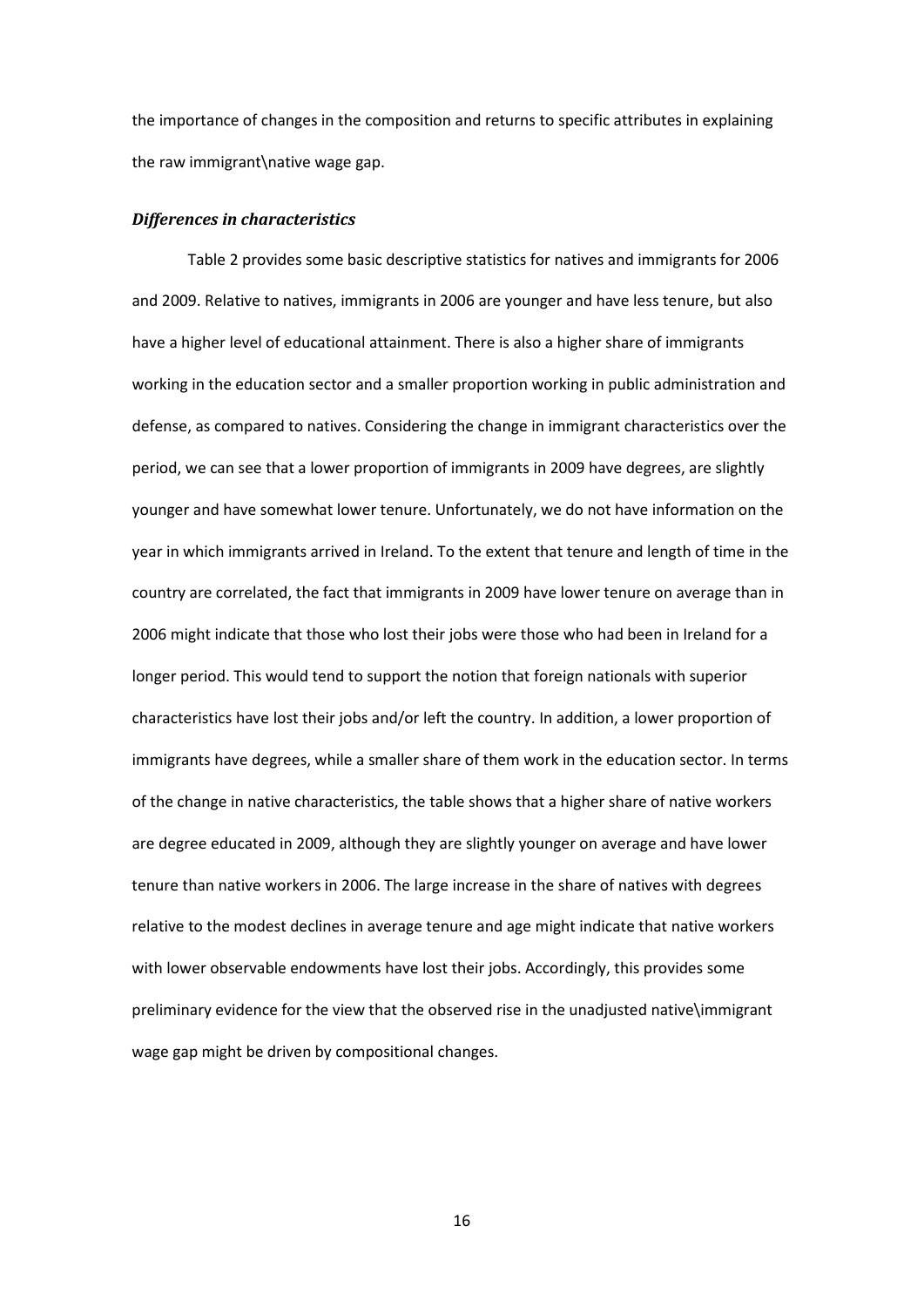|                                 | 2006           |                |                   | 2009           |                |                |                   |                  |
|---------------------------------|----------------|----------------|-------------------|----------------|----------------|----------------|-------------------|------------------|
|                                 | <b>Natives</b> |                | <b>Immigrants</b> |                | <b>Natives</b> |                | <b>Immigrants</b> |                  |
|                                 | Mean           | <b>Std Dev</b> | Mean              | <b>Std Dev</b> | Mean           | <b>Std Dev</b> | Mean              | <b>Std Dev</b>   |
|                                 |                |                |                   |                |                |                |                   |                  |
| Age (in years)                  | 39.3           | 11.9           | 35.6              | 10.5           | 39.0           | 12.0           | 34.5              | 9.8              |
| Primary                         | 0.07           | 0.25           | 0.04              | 0.19           | 0.07           | 0.25           | 0.07              | 0.26             |
| Lower Secondary                 | 0.13           | 0.34           | 0.04              | 0.19           | 0.10           | 0.30           | 0.04              | 0.19             |
| <b>Upper Secondary</b>          | 0.25           | 0.43           | 0.15              | 0.35           | 0.27           | 0.44           | 0.19              | 0.39             |
| Post Secondary                  | 0.11           | 0.31           | 0.15              | 0.36           | 0.10           | 0.30           | 0.19              | 0.39             |
| Sub Degree                      | 0.17           | 0.37           | 0.14              | 0.35           | 0.08           | 0.28           | 0.08              | 0.27             |
| Degree                          | 0.27           | 0.45           | 0.49              | 0.50           | 0.38           | 0.49           | 0.43              | 0.50             |
| Male                            | 0.50           | 0.50           | 0.50              | 0.50           | 0.48           | 0.50           | 0.53              | 0.50             |
| Experience (in years)           | 18.3           | 11.4           | 13.5              | 10.5           | 17.6           | 11.3           | 11.8              | 9.4              |
| Tenure (in years)               | $10.1\,$       | 9.4            | 6.3               | 7.8            | 9.8            | 9.0            | 4.6               | 4.1              |
| <b>Private Sector</b>           | 0.74           | 0.44           | 0.73              | 0.44           | 0.74           | 0.44           | 0.90              | 0.29             |
| Permanent contract              | 0.86           | 0.35           | 0.87              | 0.34           | 0.87           | 0.34           | 0.87              | 0.33             |
| Fixed term contract             | 0.09           | 0.28           | 0.10              | 0.30           | 0.08           | 0.27           | 0.09              | 0.28             |
| Apprentice/trainee              | 0.01           | 0.11           | 0.01              | 0.07           | 0.01           | 0.09           | 0.00              | 0.06             |
| <b>Other Contract</b>           | 0.04           | 0.20           | 0.03              | 0.17           | 0.04           | 0.19           | 0.04              | 0.19             |
| Work fixed hours                | 0.71           | 0.45           | 0.74              | 0.44           | 0.72           | 0.45           | 0.64              | 0.48             |
| Shift Work                      | 0.23           | 0.42           | 0.31              | 0.46           | 0.20           | 0.40           | 0.37              | 0.48             |
| Hours worked per month          | 140.9          | 43.1           | 143.9             | 40.9           | 143.2          | 48.4           | 151.5             | 44.6             |
| <b>Union Member</b>             | 0.39           | 0.49           | 0.32              | 0.46           | 0.35           | 0.48           | 0.15              | 0.36             |
| Firm Size                       | 3.6            | 1.8            | 3.7               | 1.8            | 3.7            | 1.8            | 3.3               | $1.6\phantom{0}$ |
| Part Time                       | 0.15           | 0.36           | 0.10              | 0.30           | 0.23           | 0.42           | 0.18              | 0.39             |
| Member of a Professional        | 0.19           | 0.40           | 0.18              | 0.39           | 0.18           | 0.38           | 0.10              | 0.30             |
| Body                            |                |                |                   |                |                |                |                   |                  |
| Industry                        | 0.17           | 0.37           | 0.17              | 0.37           | 0.15           | 0.36           | 0.17              | 0.37             |
| Construction                    | 0.07           | 0.25           | 0.05              | 0.22           | 0.05           | 0.22           | 0.04              | 0.20             |
| Wholesale & Retail              | 0.17           | 0.37           | 0.13              | 0.34           | 0.17           | 0.37           | 0.20              | 0.40             |
| <b>Hotels &amp; Restaurants</b> | 0.04           | 0.19           | 0.10              | 0.30           | 0.04           | 0.19           | 0.12              | 0.32             |
| Transport, Storage &            | 0.05           | 0.22           | 0.04              | 0.19           | 0.07           | 0.25           | 0.09              | 0.29             |
| Communications                  |                |                |                   |                |                |                |                   |                  |
| Finance                         | 0.07           | 0.25           | 0.03              | 0.16           | 0.08           | 0.26           | 0.05              | 0.22             |
| <b>Business Services</b>        | 0.12           | 0.33           | 0.13              | 0.33           | 0.09           | 0.29           | 0.12              | 0.32             |
| Pub Admin. & Defence            | 0.09           | 0.29           | 0.01              | 0.11           | 0.09           | 0.28           | 0.01              | 0.10             |
| Education                       | 0.07           | 0.25           | 0.21              | 0.40           | 0.08           | 0.27           | 0.03              | 0.16             |
| Health & Social Work            | 0.12           | 0.32           | 0.10              | 0.30           | 0.14           | 0.35           | 0.13              | 0.34             |
| <b>Other Services</b>           | 0.04           | 0.21           | 0.04              | 0.19           | 0.04           | 0.21           | 0.05              | 0.21             |
|                                 |                |                |                   |                |                |                |                   |                  |
| ${\sf N}$                       | 43,947         |                | 6,439             |                | 57,876         |                | 8,433             |                  |

Table 2. Descriptive statistics for natives and migrants in 2006 and 2009

\* Note: Firm Size: 1: 1-9 employees, 2: 10-49 employees, 3: 50-249 employees, 4: 250-499 employees, 5: 500-999 employees, 6: 1000+ employees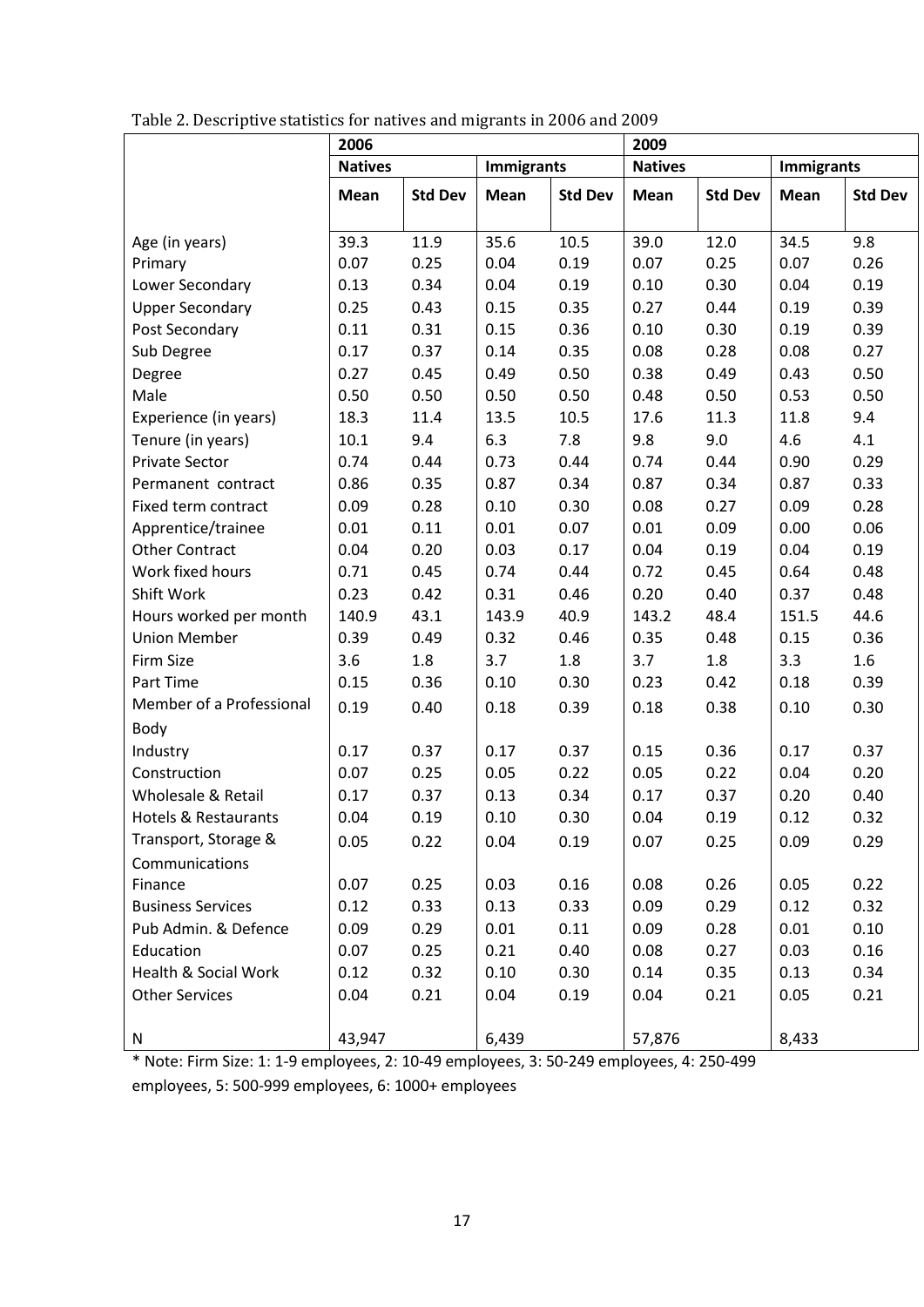#### *Differences in returns*

In addition to compositional impacts, average hourly earnings are also expected to change due to variations in the average returns to these characteristics. To investigate this, we estimate OLS log hourly wage models for 2006 and 2009, with the results presented in Table 3. The models include interaction terms to test for significant differences in the coefficients over time, while we also include a dummy variable to indicate those employees in the sample who are immigrants,<sup>[8](#page-12-1)</sup> as well as a number of controls for human capital, job characteristics and industry characteristics. The results for both 2006 and 2009 indicate that immigrants earn significantly less than comparable natives, with an estimated earnings disadvantage of 14.7 per cent in 2006. Although immigrants continue to earn less than comparable natives in 2009, the gap has narrowed somewhat, with the average earnings disadvantage at a lower 13.1 per cent. This fall in the immigrant\native wage gap could reflect evidence of an integration effect. Moreover, the results also show a rise in the returns to having a degree, while the gender pay gap also closed somewhat over the period. In terms of age groups, the estimates suggested that all age groups earn less than those aged 40 to 49 (the reference group); however, younger workers aged between 25 and 39 earned significantly less in 2009 than in 2006. There was also an increase in the return to working for a professional body. Finally, workers in industry and public administration and defense earned significantly more in 2009 than in 2006, while workers in construction and education earned significantly less.

The wage disadvantage for immigrants is likely to hide differences across different types of immigrants. To explore this, we run the OLS wage models including separate dummies indicating the region that the immigrant is from, with the results shown in Table 4. The estimates indicate that earnings for migrants from the UK are not significantly different to comparable natives in either year. Employees from the NMS experience the highest wage

<span id="page-19-0"></span> $8$  The immigrant dummy variable is equal to one for all employees whose response to a question on nationality was anything other than 'Irish'. Those who do not report their nationality are excluded from our sample.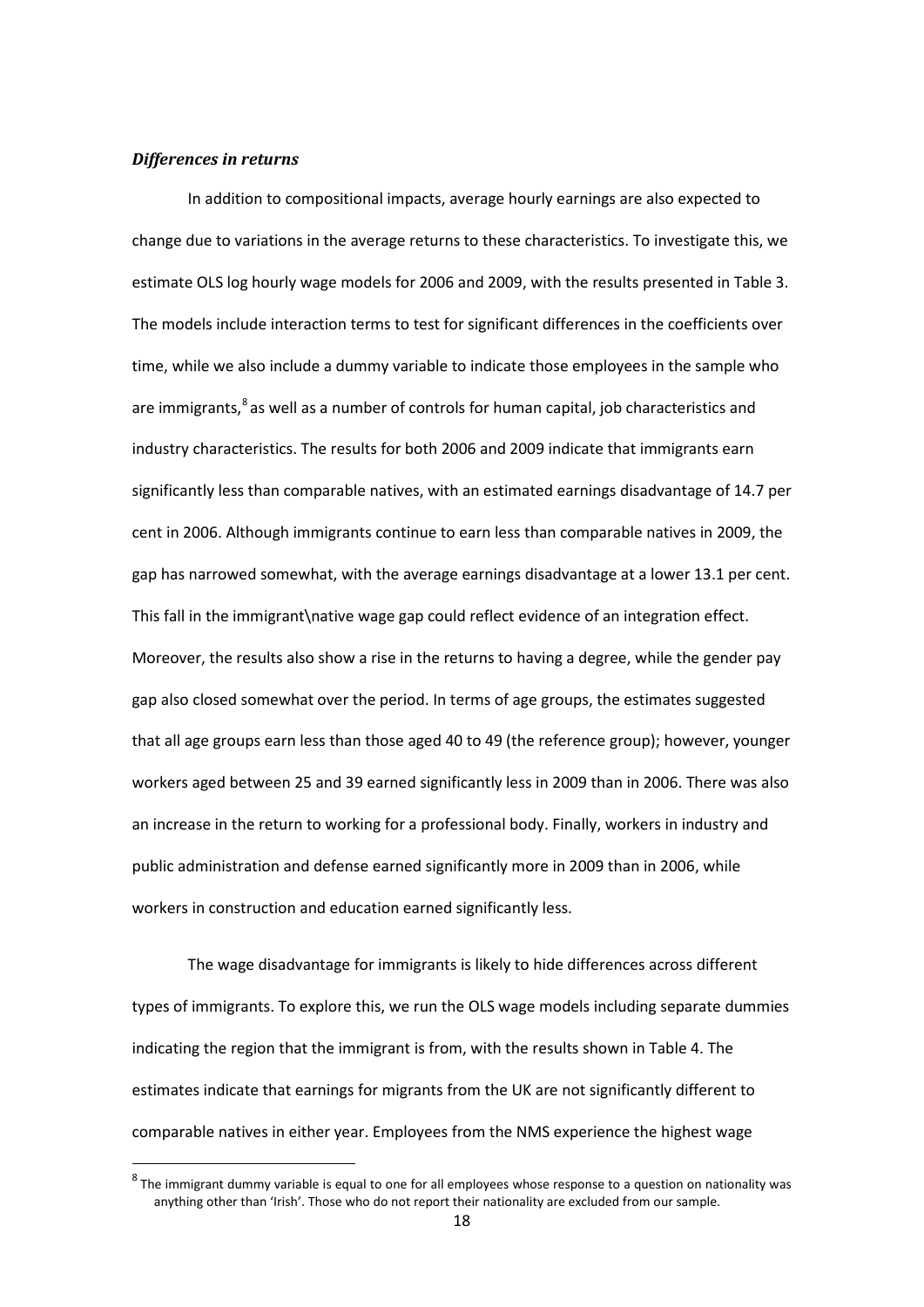disadvantage, and despite no significant change in the earnings gap for EU-10 immigrants, there is a fall in the earnings gap for EU-2 immigrants over the period (significant at the 10 per cent level). The results also show a large fall in the wage gap for immigrants from EU-15 countries (excluding UK and Ireland). Finally, there is an increase in the wage disadvantage for immigrants from non-EU English speaking countries, while the wage gap for employees from non-EU non-English speaking countries fell slightly.

Separate wage models were also run for employees in the private and public sector.<sup>[9](#page-19-0)</sup> The results indicate that there was no significant change in the wage disadvantage for immigrants in the private sector, earning 15 per cent and 13.8 per cent less than comparable natives in 2006 and 2009 respectively. However, there was a significant fall in the wage disadvantage for immigrants in the public sector, where the estimate falls from 15 per cent in 2006 to 4.8 per cent in 2009.

<span id="page-20-0"></span> $9$  The results are available from the Authors on request. The models include the same controls as those in Table 3.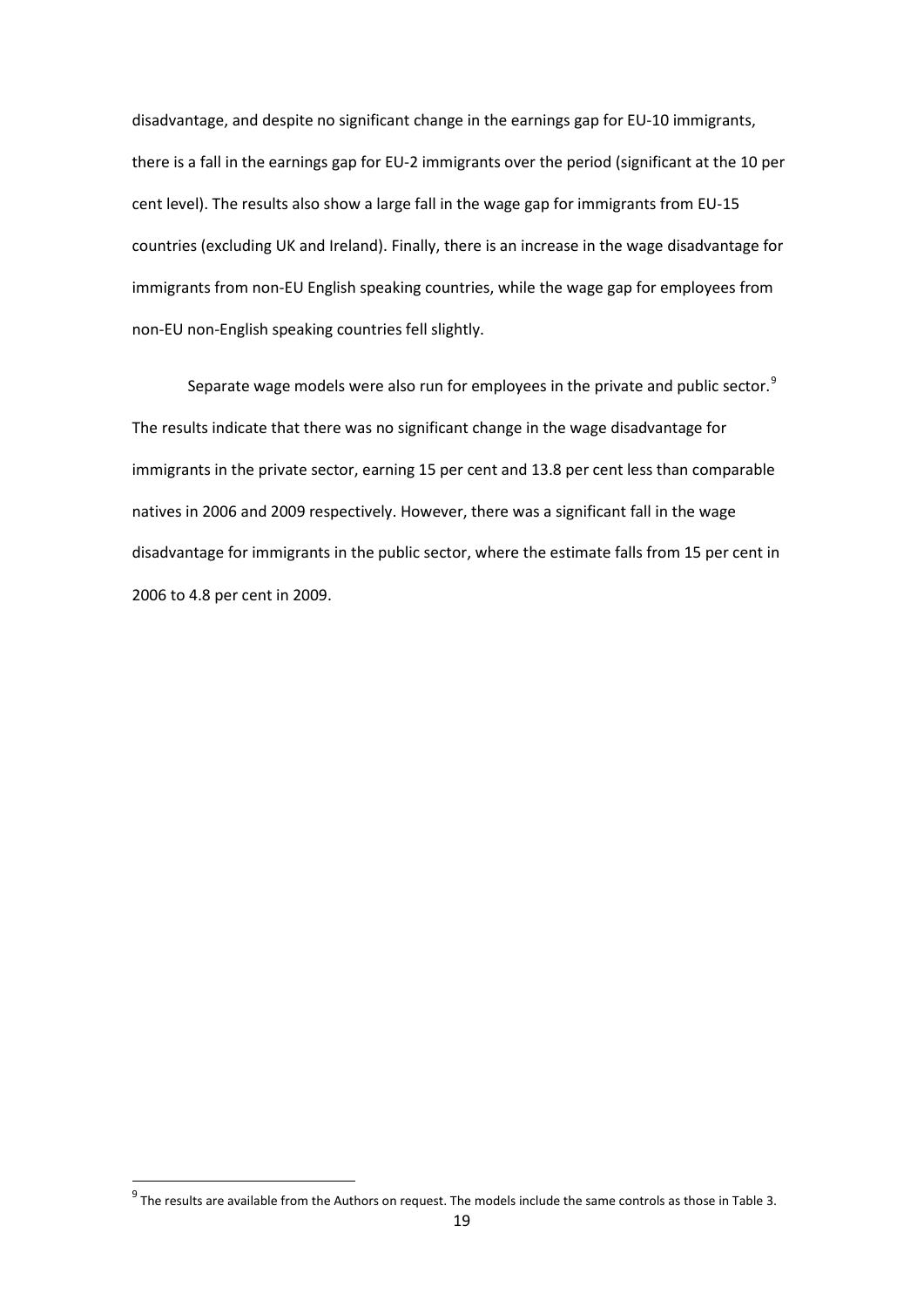Table 3. OLS wage models

|                                                                              | 2006        | 2009        | <b>Difference</b> |
|------------------------------------------------------------------------------|-------------|-------------|-------------------|
| Migrant                                                                      | $-0.147***$ | $-0.131***$ | $0.016**$         |
|                                                                              |             |             |                   |
| <b>Education (Ref: Primary or Less)</b>                                      |             |             |                   |
| Lower Secondary                                                              | $0.056***$  | $0.055***$  | $-0.002$          |
| <b>Upper Secondary</b>                                                       | $0.161***$  | $0.140***$  | $-0.020**$        |
| Post Secondary                                                               | $0.192***$  | $0.161***$  | $-0.031***$       |
| Cert/Diploma                                                                 | $0.264***$  | $0.248***$  | $-0.015$          |
| Degree                                                                       | $0.449***$  | $0.469***$  | $0.020**$         |
| Male                                                                         | $0.153***$  | $0.138***$  | $-0.015***$       |
| Tenure                                                                       | $0.012***$  | $0.012***$  | $-0.000$          |
| Age (Ref: Age 40-49)                                                         |             |             |                   |
| Age 15 to 24                                                                 | $-0.299***$ | $-0.271***$ | $0.029***$        |
| Age 25 to 29                                                                 | $-0.143***$ | $-0.176***$ | $-0.033***$       |
| Age 30 to 39                                                                 | $-0.014**$  | $-0.035***$ | $-0.022***$       |
| Age 50 to 59                                                                 | $-0.027***$ | $-0.039***$ | $-0.011$          |
| Age 60 plus                                                                  | $-0.112***$ | $-0.074***$ | $0.038***$        |
| <b>Employment Contract (Ref:</b>                                             |             |             |                   |
| <b>Fixed Term Contract</b>                                                   | $-0.047***$ | $-0.040***$ | 0.007             |
| Apprentice/trainee                                                           | $-0.315***$ | $-0.278***$ | $0.037*$          |
| <b>Other Contract</b>                                                        | $-0.043***$ | $-0.035***$ | 0.008             |
| <b>Fixed Hours</b>                                                           | $-0.021***$ | $-0.025***$ | $-0.004$          |
| Shift Work                                                                   | $-0.035***$ | $-0.036***$ | $-0.000$          |
| <b>Firm Size</b>                                                             | $0.036***$  | $0.040***$  | $0.004***$        |
| Part Time                                                                    | $-0.139***$ | $-0.128***$ | $0.011*$          |
| Member of a Professional Body                                                | $0.112***$  | $0.187***$  | $0.075***$        |
| <b>Union Member</b>                                                          | $0.024***$  | $0.023***$  | $-0.001$          |
| Sector (Ref: Hotels & Restaurants)                                           |             |             |                   |
| Industry                                                                     | $0.087***$  | $0.115***$  | $0.028**$         |
| Construction                                                                 | $0.271***$  | $0.227***$  | $-0.043***$       |
| Wholesale & Retail                                                           | $0.049***$  | $0.068***$  | $0.019*$          |
| Transport, Storage &                                                         | $0.122***$  | $0.101***$  | $-0.021$          |
| Finance                                                                      | $0.219***$  | $0.234***$  | 0.015             |
| <b>Business Services</b>                                                     | $0.096***$  | $0.098***$  | 0.002             |
| Public Admin & Defence                                                       | $0.136***$  | $0.192***$  | $0.057***$        |
| Education                                                                    | $0.420***$  | $0.359***$  | $-0.061***$       |
| Health & Social Work                                                         | $0.199***$  | $0.191***$  | $-0.008$          |
| <b>Other Services</b>                                                        | $0.089***$  | $0.121***$  | $0.032**$         |
| Constant                                                                     | 2.266***    | $2.323***$  | $0.025***$        |
|                                                                              |             |             |                   |
| N                                                                            | 50,130      | 66,122      |                   |
| R-squared                                                                    | 0.437       | 0.468       |                   |
| $N_{0}$ + $\alpha$ , *** $\alpha$ / 0.01 ** $\alpha$ / 0.05 * $\alpha$ / 0.1 |             |             |                   |

Note: \*\*\* p<0.01, \*\* p<0.05, \* p<0.1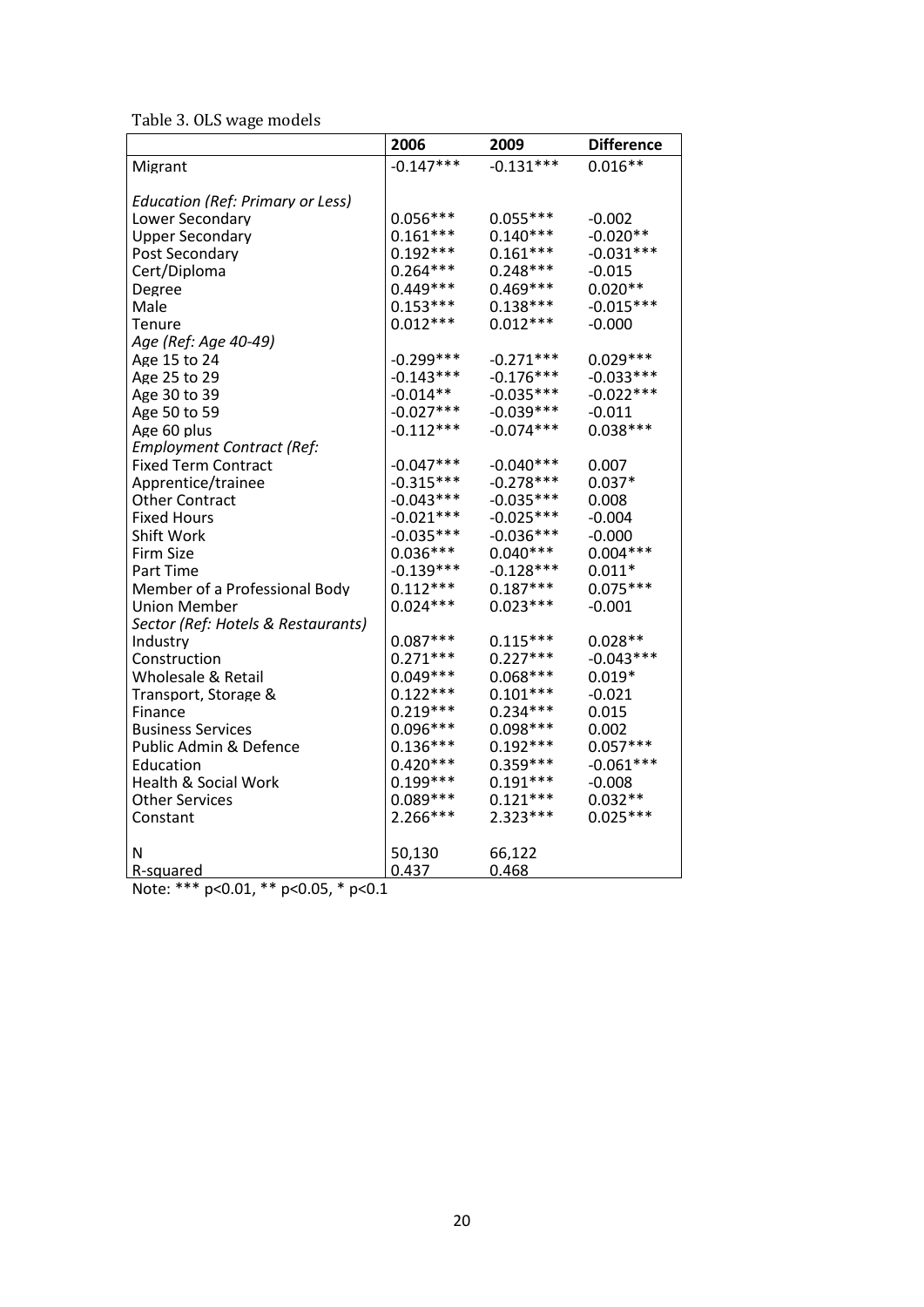|                              | 2006        | 2009        | <b>Difference</b> |
|------------------------------|-------------|-------------|-------------------|
| Migrant:                     |             |             |                   |
| UK                           | 0.018       | 0.001       | $-0.017$          |
| EU 15 excluding UK & Ireland | $-0.173***$ | $-0.083***$ | $0.089***$        |
| EU-10 (2004 enlargement)     | $-0.224***$ | $-0.209***$ | 0.015             |
| EU-2 (2007 enlargement)      | $-0.207***$ | $-0.127***$ | $0.080*$          |
| Non-EU/English Speaking      | $-0.075***$ | $-0.141***$ | $-0.066*$         |
| Non-EU/Non-English Speaking  | $-0.162***$ | $-0.138***$ | $0.025*$          |
|                              |             |             |                   |

Note: \*\*\* p<0.01, \*\* p<0.05, \* p<0.1. The same regressors as those in Table 2 are also included in the models presented in Table 3.

#### *Decomposition analysis*

The descriptive data indicates that immigrant earnings fell by over 8 per cent between 2006 and 2009, while the earnings of natives increased by over 7 per cent in the same period. Furthermore, the descriptive statistics also show that wage falls were exclusive to non-EU immigrants. These wage movements translated into a rise in the unadjusted\raw immigrant wage penalty from 10 per cent in 2006 to 29 per cent in 2009. However, care must be taken when interpreting such data, given that the observed increase in the immigrant penalty can be driven by either a higher concentration of lower skilled workers within the immigrant population in Ireland (an endowment effect) and/or a deterioration in rates of return to wage determining characteristics among immigrants relative to their native counterparts (a coefficient effect).

Separate Oaxaca decompositions<sup>[10](#page-20-0)</sup> for the raw immigrant wage gap in 2006 and 2009 indicate that around -50 per cent of the immigrant wage gap in 2006 was attributable to changes in characteristics, suggesting that immigrants had superior endowments to natives, while 150 per cent of the immigrant wage gap was attributable to coefficient effects. However, by 2009, approximately 50 per cent of the immigrant wage disadvantage related to differences in the characteristic make up between immigrants and natives (and only 33 per cent was attributable to coefficient effects), suggesting that substantial changes took place in the

<span id="page-22-0"></span> $10$  The results of the Oaxaca decompositions are available from the Authors.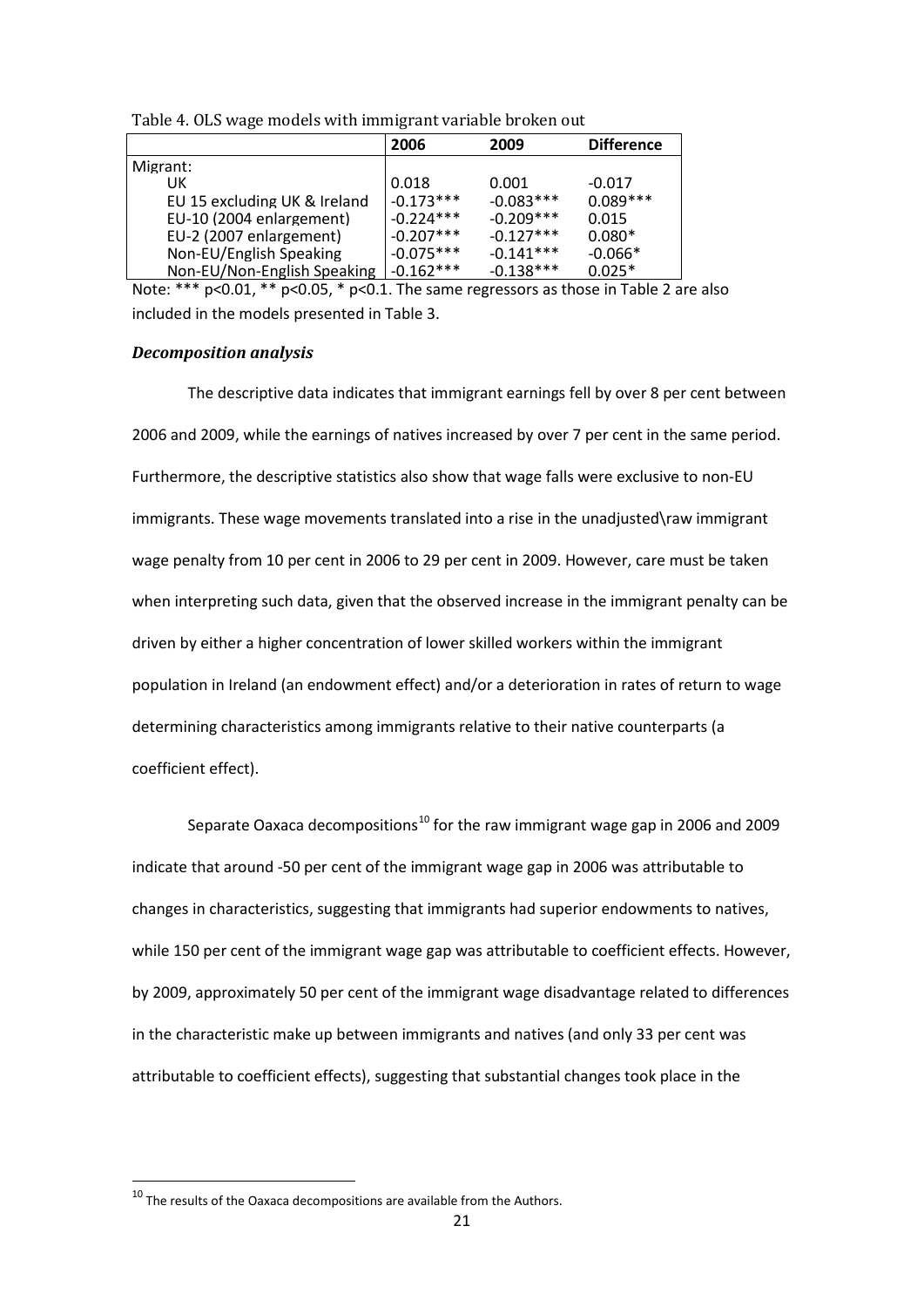characteristic make up of either the immigrant or native employee populations during this period.

In order to determine the source of the deterioration in the unadjusted immigrant\native wage gap over time, we estimate a John Murphy Peirce (JMP) decomposition,<sup>[11](#page-22-0)</sup> with the results presented in Table E. Based on the model coefficients, the JMP approach predicts that the raw immigrant wage differential widened by 17 per cent points between 2006 and 2009 $^{12}$  $^{12}$  $^{12}$  with most of this change attributable to observable effects; the change in the predicted gap or the change due to observable characteristics and returns to these characteristics was 19 per cent, while the change in the residual gap was -2 per cent. Specifically, just under 30 per cent of the growth in the predicted differential (19 per cent) was due to a fall in the share of graduates within the immigrant population, while a further 26 per cent of the decline resulted from a fall in the number of immigrants employed within relatively well-paid public sector occupations (Table E).

It is important to note that the JMP technique extends the Oaxaca Blinder approach by decomposing the gap, not just at the mean but also across the entire distribution, thus taking account of the residual (unexplained) distribution. Therefore, the JMP approach explicitly introduces the price of unobserved skills (measured by the standard deviation of the residuals) into the decomposition. However, the JMP technique has been criticized on the basis that its extensions are underpinned by two strong assumptions that are difficult to verify: (a) that the OLS estimates of one group are not biased while those of the other group are biased, and thus only the coefficients of the unbiased group enter the model; and, stemming from this; and (b) that discrimination is stable over time<sup>[13](#page-23-1)</sup> (Suen, 1997; Yun, 2007). Nevertheless, the JMP approach is favored on the grounds that it explicitly incorporates the return to unobservable

<sup>&</sup>lt;sup>11</sup> The JMP technique is reviewed in (Fortin *et al.*, 2011).<br><sup>12</sup> This aligns closely with the descriptive results.

<span id="page-23-0"></span>

<span id="page-23-2"></span><span id="page-23-1"></span> $^{13}$  This is by virtue of the fact that the technique does not explicitly incorporate a discrimination measure based on the between group difference in the price coefficients.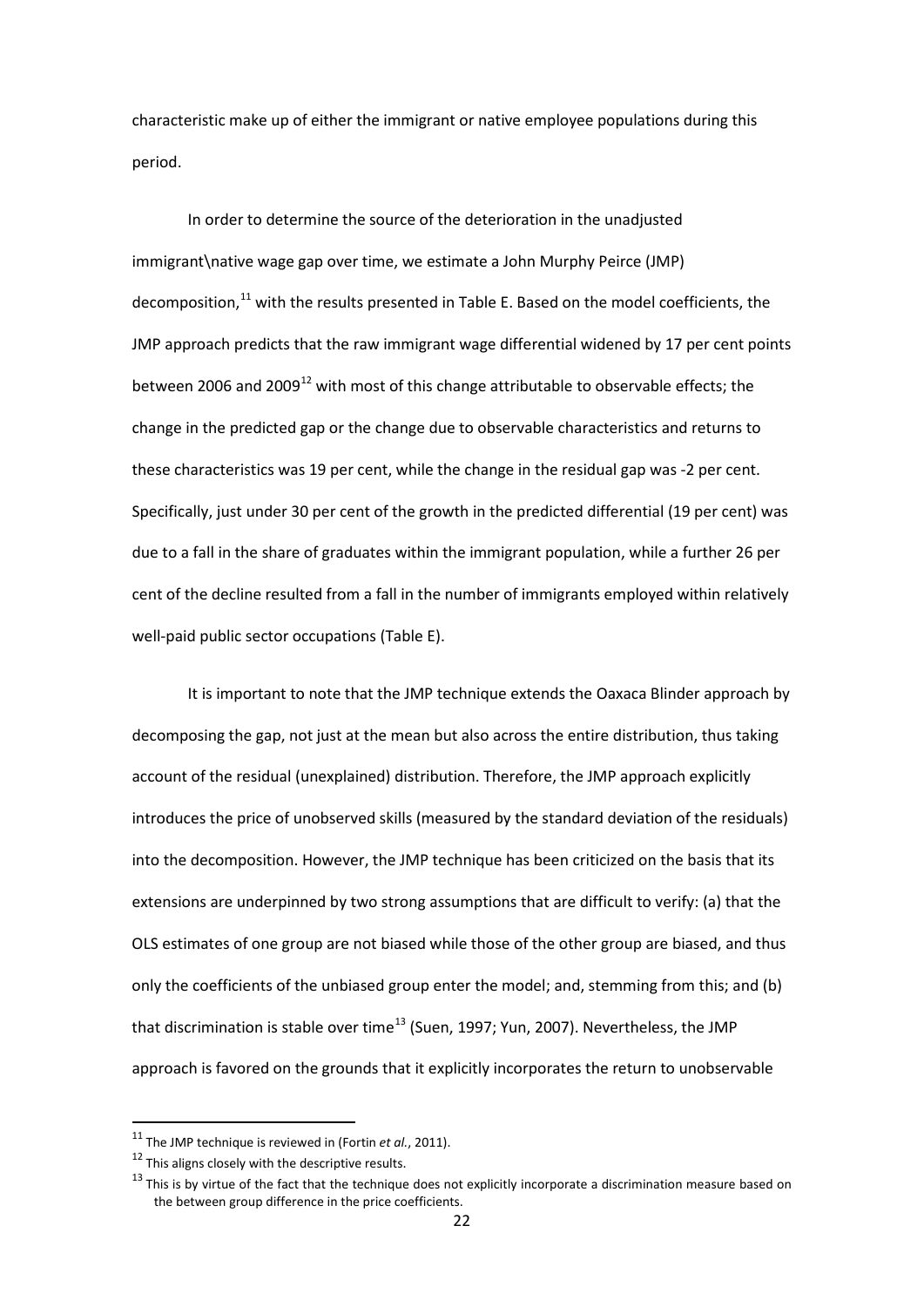skills, which is particularly relevant when comparing migrants and natives. Furthermore, the results indicate that much of the change in the gap is due to endowment effects, implying that changes in discrimination are likely to be unimportant.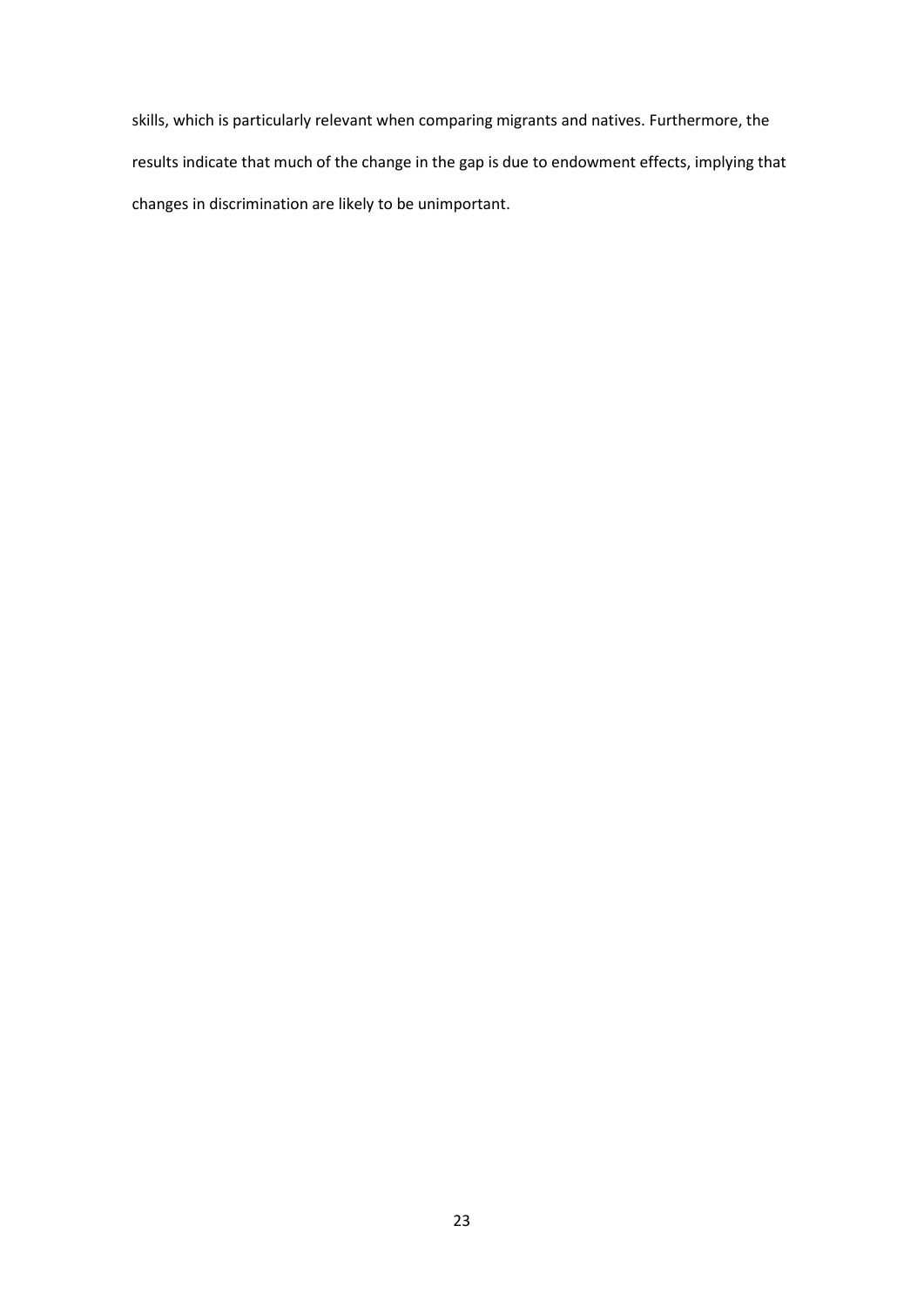Table E. Juhn-Murphy Pierce decomposition of the change in the immigrant wage gap between 2006 and 2009

| Change in the log wage differential                                                       |        | 0.1723           |
|-------------------------------------------------------------------------------------------|--------|------------------|
| <b>Observables: (Decomposition of Change in Predicted Gap)</b><br><b>Fndowment Effect</b> |        | 0.1929<br>0.1774 |
| Of which:                                                                                 |        |                  |
| Degrees                                                                                   | 0.0538 |                  |
| <b>Public Sector Occupations</b>                                                          | 0.0499 |                  |
| <b>Price Effect</b>                                                                       |        | 0.0154           |
|                                                                                           |        |                  |
| Unobservables: (Decomposition of Change in Residual Gap)                                  |        | $-0.0206$        |
| <b>Fndowment Effect</b>                                                                   |        | -0.0161          |
| <b>Price Effect</b>                                                                       |        | -0.0046          |

In order to pinpoint the source of the endowment effects driving the rise in the unadjusted immigrant wage disadvantage, we estimate JMP models for both the public and private sectors and for each immigrant grouping.<sup>[14](#page-23-2)</sup> While the predicted raw immigrant wage penalty increased in both the public and private sectors, there were substantial differences in the scale of the effect across both industries. Within the private sector, the predicted raw immigrant wage penalty increased by 2.9 percentage points between 2006 and 2009, and again most of this is attributable to changes in observable effects. The change in the predicted gap is explained by endowment and coefficient impacts in almost equal measures. With respect to private sector endowment impacts, these were dominated by falls in the employment share of graduates, resulting in a rise in the immigrant pay differential of 2.1 percentage points. Within the public sector, the predicted raw immigrant wage gap increased by a remarkable 20 percentage points over the period, with all of the movement explained by changes in the composition of the immigrant workforce. The bulk of the change in the predicted public sector immigrant pay disadvantage can be explained by declines in the following among the population of publically employed immigrants: (a) the level of

 $14$  Detailed results available from the authors.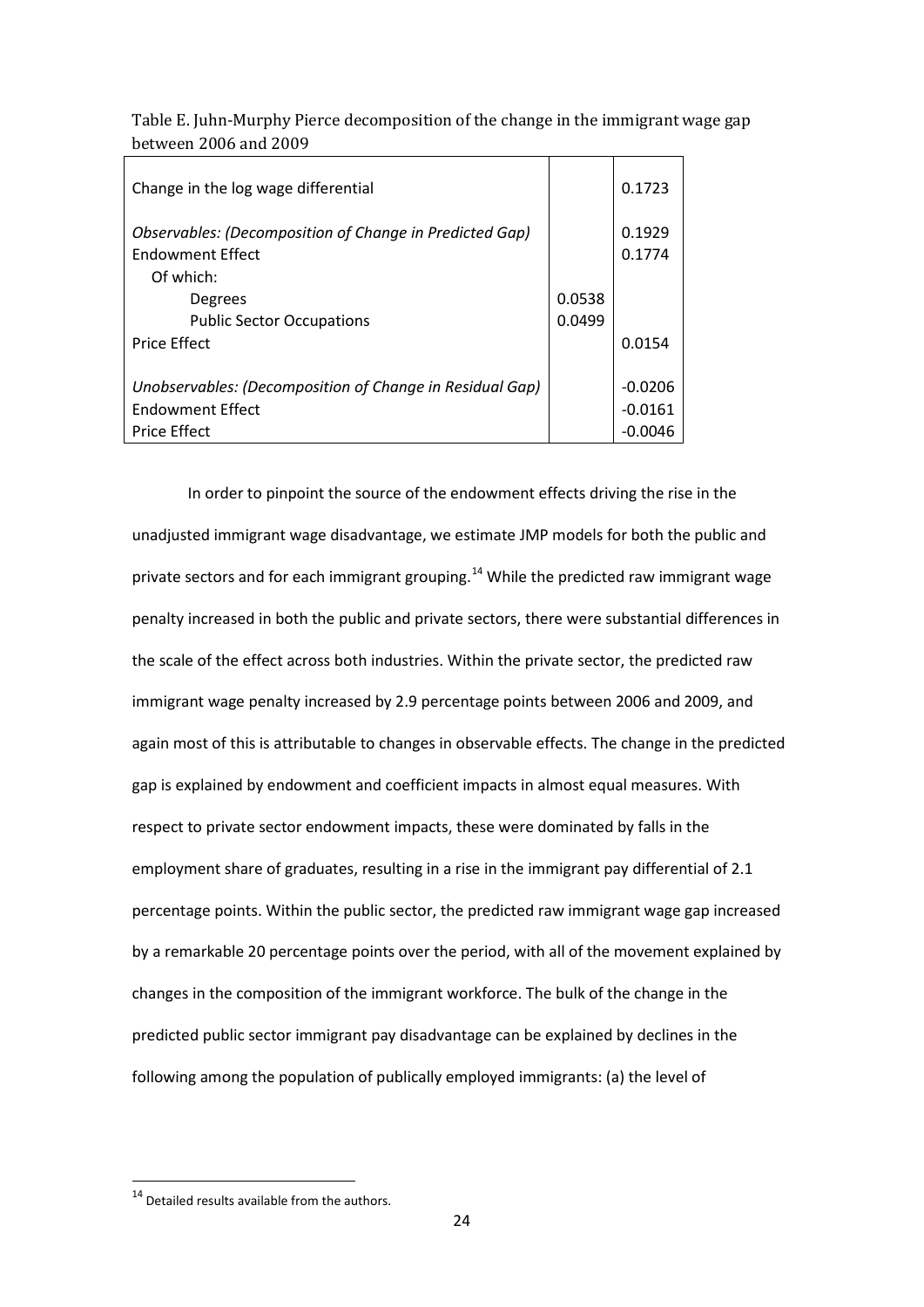employment within the education sector (38%); (b) the number of graduates (27%); and (c) the average level of worker tenure (19%).

Finally, with respect to the relative effects across immigrant groupings, in line with the descriptive data, we found that immigrants from non-EU non-English speaking countries experienced the most substantial deterioration over the period. Between 2006 and 2009, the predicted raw pay differential of immigrants from non-EU non-English speaking countries employed within all sectors of the economy increased by 36 percentage points relative to their native counterparts. Again, the entire decline in the wage position of this immigrant group was attributable to composition influences related to a fall in the number of graduates and workers employed within the education sector. Moreover, a fall in average tenure levels and decline in the number of persons employed in large firms also contributed to a decline in relative wages.

From the data, it is not possible to discern the exact reasons underlying the changes observed within the immigrant wage penalty; nevertheless, by 2009, the impacts of the fiscal crises were being fully felt, with substantial pressure placed on public sector organizations to cut costs. The industrial relations framework in Ireland precluded the widespread use of redundancy as a cost control mechanism; however, it is likely that departments sought to lower wage costs through the non-renewal of fixed term or temporary contracts, and presumably such policies disproportionately effecting graduate immigrants from non-EU non-English speaking countries.

To summarize, the raw data shows a large increase in the immigrant wage penalty over the crisis period. However, when we control for relevant characteristics, the OLS results indicate that the immigrant wage penalty fell slightly over the period, which could point to an integration effect in the labor market. Unfortunately, our dataset does not contain information on the date of arrival; however, the data shows that average tenure has fallen among immigrants, and thus to the extent that tenure and length of stay are correlated, the fall in the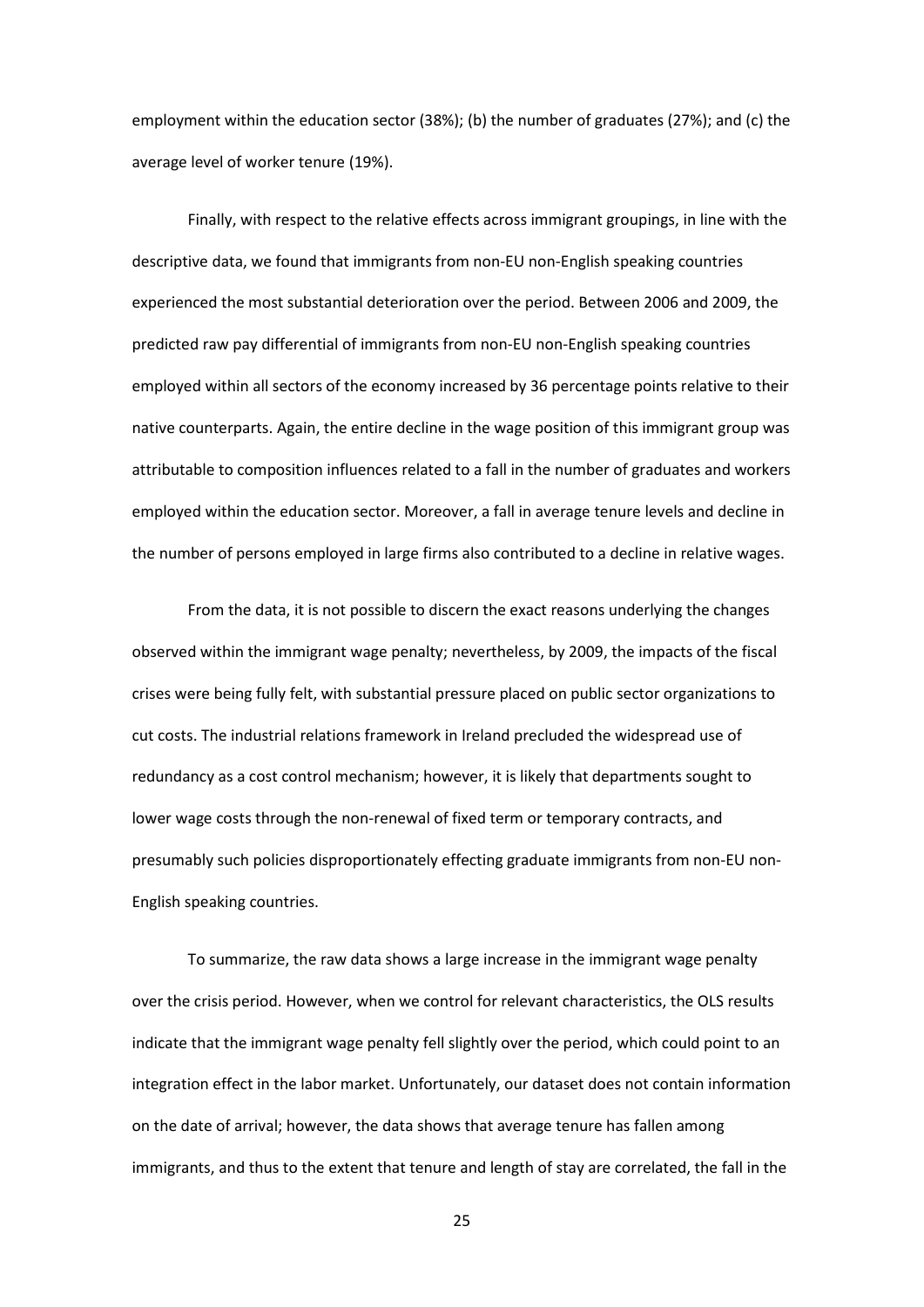wage penalty is unlikely to reflect an integration effect. Furthermore, our results also show differences in the immigrant penalty across different migrant groups. For example, immigrants from the NMS experience the largest overall pay penalty and the gap for EU-10 immigrants remains unchanged, while the gap for EU-2 immigrants narrows over the period. In addition, we find a large fall in the penalty for EU 15 immigrants (excluding UK and Ireland). The decomposition results show that compositional changes are driving the change in the raw immigrant wage penalty. In particular, a fall in the share of immigrants with degrees and those in the relatively well-paid public sector occupations explain a substantial part of the change in the wage gap.

#### **5. Conclusions**

Ireland's economic and migratory experiences have been dramatic over the last fifteen to twenty years. The economic boom provided a remarkable period of growth, which led to a reversal of Ireland's traditional pattern of outward migration. The rate of inflow was large and produced something of a transformation in the make-up of the Irish population. For example, in the four-year period from 2002 to 2006, the proportion of Ireland's population that was non-Irish grew from 7 per cent to 11 per cent (Barrett, 2010). The economic collapse has led to the resumption of net out-flows, with both Irish people and immigrants contributing.

Based upon these movements, Ireland has provided an interesting new case study for migration research. Many of the findings on Ireland's immigrants that were produced during the boom mirrored results that had been found elsewhere. For example, immigrants earned less compared to natives and were found to have had a positive effect on economic growth. Other research findings showed differences between Ireland and elsewhere, as exemplified by the finding that immigrants were less likely to receive welfare support.

The economic collapse was more severe in Ireland relative to elsewhere. Many questions have arisen concerning the impacts of the collapse, including the impacts of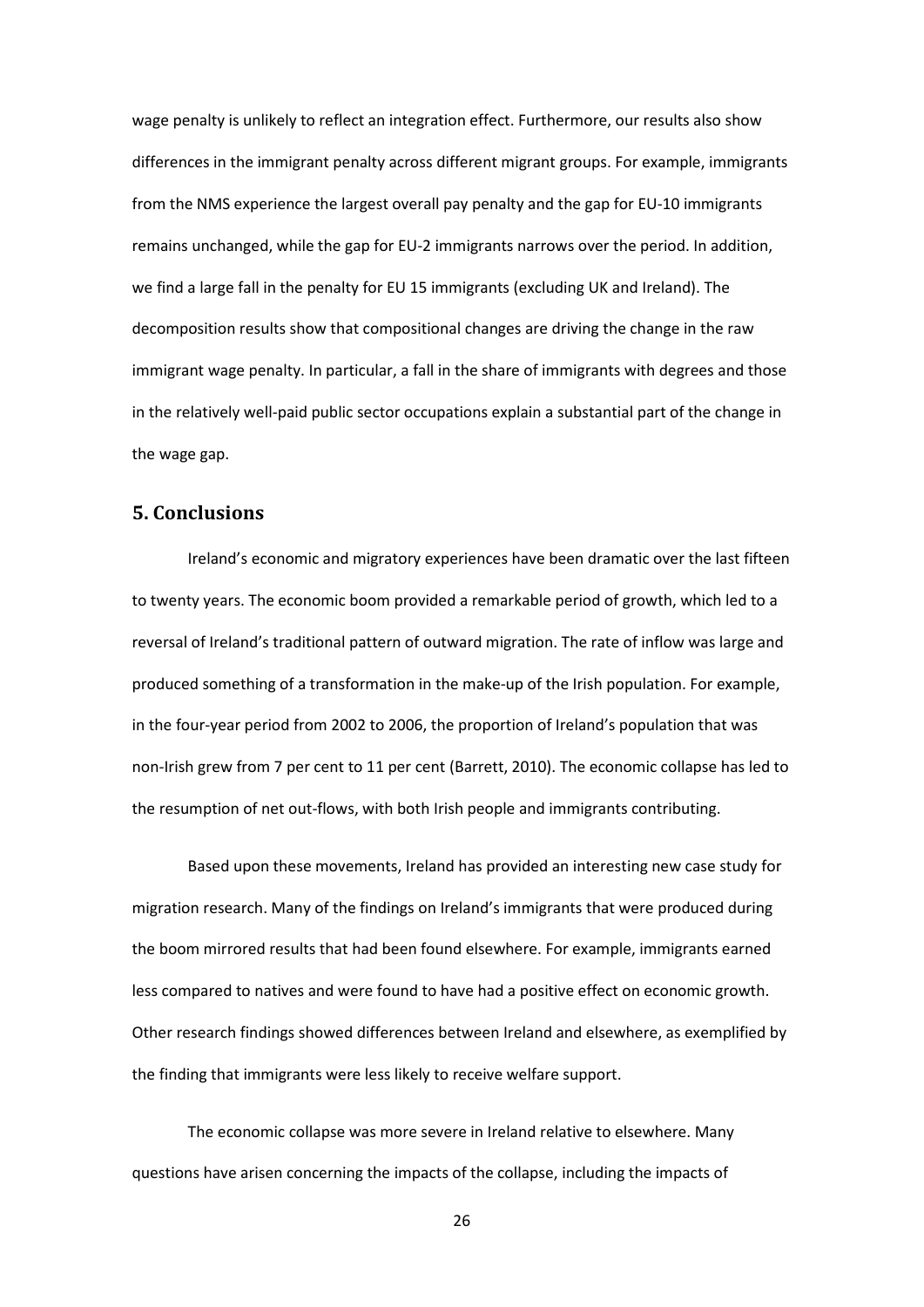immigrants and their subsequent reactions. Earlier research showed that immigrant employment contracted sharply over the recession, thereby suggesting reduced demand for immigrant labor. In this chapter, we have expanded the analysis of the impacts of the recession on immigrants by asking whether their earnings also fell, relative to natives. Although the raw data shows a widening of the immigrant/native pay gap, a decomposition analysis shows that most of this was generated by the changing composition of the immigrants who were employed.

Both the immigrant and native population in Ireland are now reacting to the downturn, to an extent, through out-migration. Net outflows from Ireland resumed in 2010 and it is estimated (by the Central Statistics Office) that almost 90,000 people (net) left Ireland in the three-year period ending April 2012, representing around 2 per cent of the 2010 population. As discussed above, the rate of net outflow is higher for EU NMS immigrants in particular. For this reason, Ireland seems to be benefiting from a relatively mobile labor force, which flowed in during the boom and is flowing out during the downturn. This renders the Irish situation somewhat different to elsewhere, where less subsequent mobility of immigrant populations is observed. The mobility observed in Ireland might have reflected a function of the fact that many immigrants arrived in the years leading up to the downturn and thus might not have had time to become rooted in Ireland. Alternatively, the fact that the Irish government restricted welfare to immigrants might have reduced the incentive to stay (Barrett, 2013). Either way, flows to and from Ireland will continue to provide interesting insights into migratory mechanisms and their effects.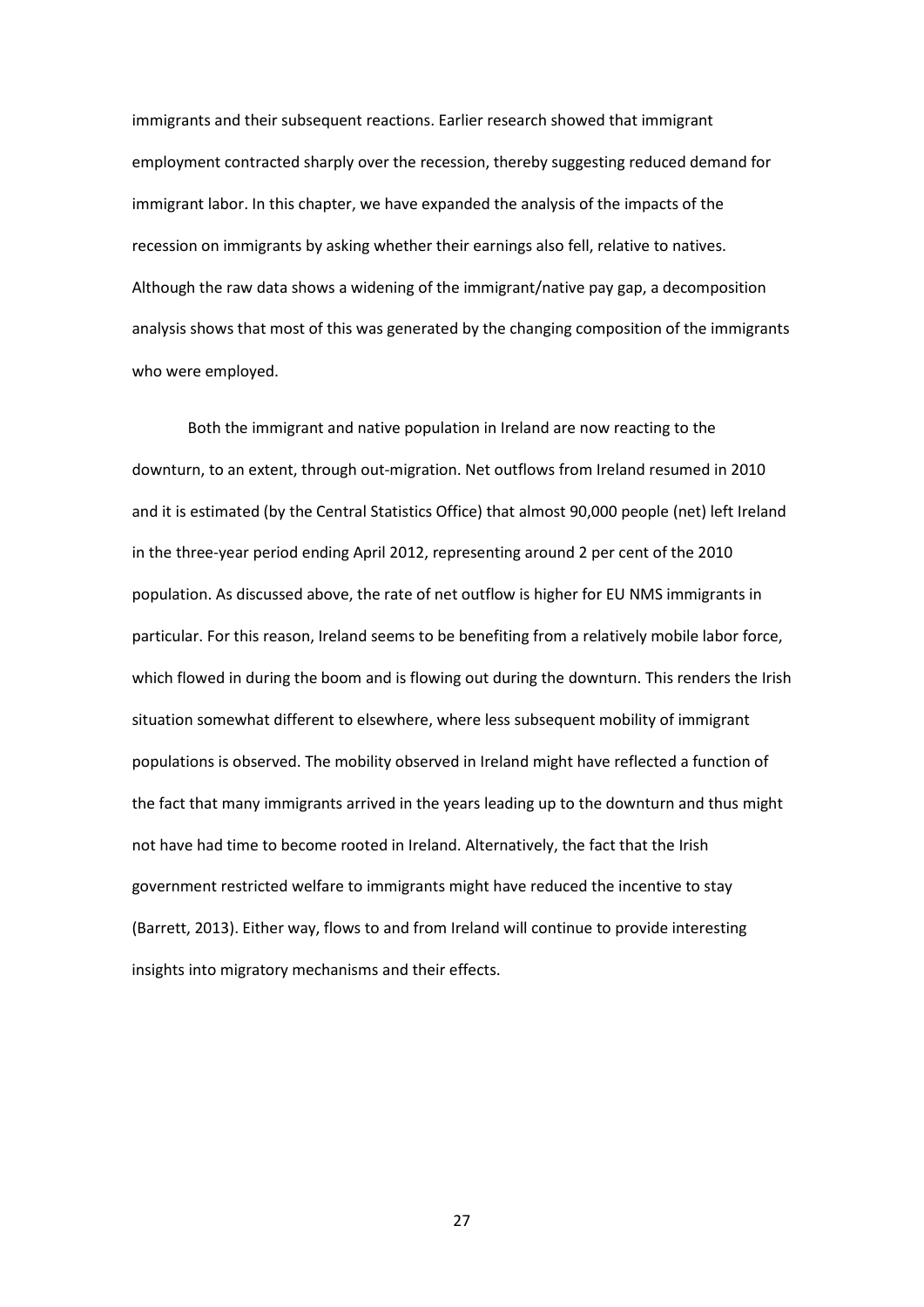#### **References**

Addison-Smyth D, and K. McQuinn (2010), "Quantifying Revenue Windfalls from the Irish Housing Market", *Economic and Social Review,* **41**(2).

Barrett, A. (2010), "EU Enlargement and Ireland's Labour Market", in M. Kahanec and K.F. Zimmermann (eds.), *EU Labor Markets after Post-Enlargement Migration*, Berlin: Springer.

Barrett, A., A. Bergin and D. Duffy (2006), "The Labour Market Characteristics and Labour Market Impacts of Immigrants in Ireland", *Economic and Social* Review, **37**(1).

Barrett, A. and D. Duffy (2008), "Are Ireland's Immigrants Integrating into its Labour Market?", *International Migration Review*, **42**(3).

Barrett, A., C. Joyce and B. Maïtre (2013), "Immigrants and Welfare Receipt in Ireland", *International Journal of Manpower*, **34**(1/2), pp. 142-154.

Barrett, A. and E. Kelly (2012), "The Impact of Ireland's Recession on the Labour Market Outcomes of its Immigrants", *European Journal of Population*, **28**(1), pp. 99-111.

Barrett, A. and Y. McCarthy (2007), "Immigrants in a Booming Economy: Analysing their Earnings and Welfare Dependence", *LABOUR: Review of Labour Economics and Industrial Relations*, **21**(4-5).

Barrett, A. and Y. McCarthy (2008), "Immigrants and Welfare Programmes: Exploring the Interactions between Immigrant Characteristics, Immigrant Welfare Dependence and Welfare Policy", *Oxford Review of Economic Policy*, **24**(3).

Barrett, A., S. McGuinness and M. O'Brien (2012), "The Immigrant Earnings Disadvantage across the Earnings and Skills Distributions: The Case of Immigrants for the EU's New Member States", *British Journal of Industrial Relations***, 50**(3), pp. 457-481.